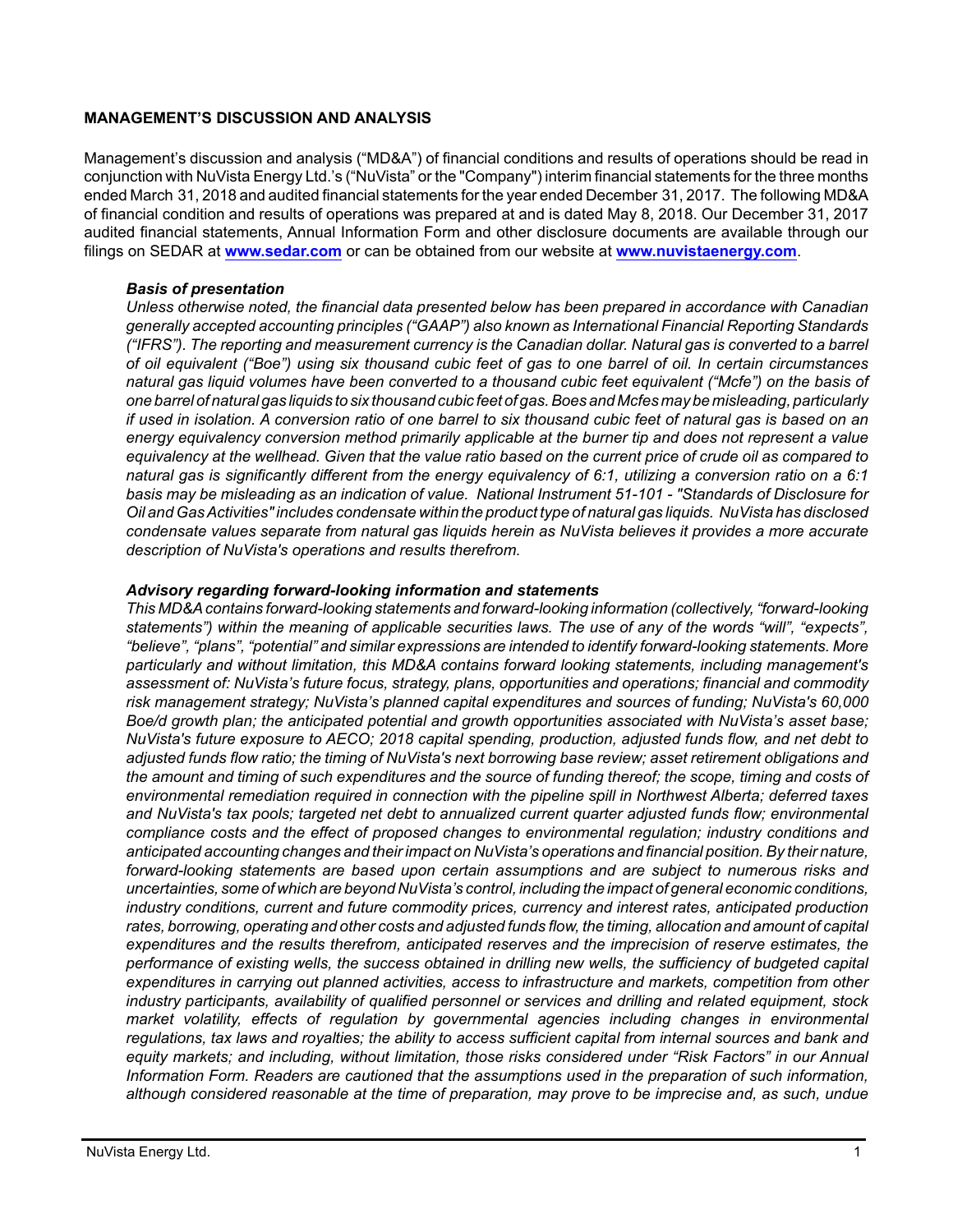*reliance should not be placed on forward-looking statements. NuVista's actual results, performance or achievement could differ materially from those expressed in, or implied by, these forward-looking statements, or if any of them do so, what benefits NuVista will derive therefrom. NuVista has included the forward-looking statements in this MD&A in order to provide readers with a more complete perspective on NuVista's future operations and such information may not be appropriate for other purposes. NuVista disclaims any intention or obligation to update or revise any forward-looking statements, whether as a result of new information, future events or otherwise, except as required by law.*

*This MD&A also contains future-oriented financial information and financial outlook information (collectively, "FOFI") about NuVista's prospective results of operations and adjusted funds flow, all of which are subject to the same assumptions, risk factors, limitations, and qualifications as set forth above. Readers are cautioned that the assumptions used in the preparation of such information, although considered reasonable at the time of preparation, may prove to be imprecise and, as such, undue reliance should not be placed on FOFI and forward-looking statements. NuVista's actual results, performance or achievement could differ materially from those expressed in, or implied by, these forward-looking statements and FOFI, or if any of them do so, what benefits NuVista will derive therefrom. NuVista has included the forward-looking statements and FOFI in order to provide readers with a more complete perspective on NuVista's future operations and such information may not be appropriate for other purposes. NuVista disclaims any intention or obligation to update or revise any forward-looking statements, whether as a result of new information, future events or otherwise, except as required by law.*

# *Non-GAAP measurements*

*Within the MD&A, references are made to terms commonly used in the oil and natural gas industry. Management uses "adjusted funds flow", "adjusted funds flow per share", "annualized current quarter adjusted funds flow", "adjusted funds flow netback", "net debt", "total net debt", "net debt to annualized current quarter adjusted funds flow", "operating netback" ,"total revenue" and "adjusted working capital deficit" to analyze operating performance and leverage. These terms do not have any standardized meaning prescribed by GAAP and therefore may not be comparable with the calculation of similar measures for other entities. These terms are used by management to analyze operating performance on a comparable basis with prior periods and to analyze the liquidity of NuVista.* 

*Adjusted funds flow is based on cash provided by operating activities as per the statement of cash flows before changes in non-cash working capital, asset retirement expenditures, and environmental remediation recovery. Adjusted funds flow as presented is not intended to represent operating cash flow or operating profits for the period nor should it be viewed as an alternative to cash flow from operating activities, per the statement of cash flows, net earnings (loss) or other measures of financial performance calculated in accordance with GAAP.* 

*Adjusted funds flow per share is calculated based on the weighted average number of common shares outstanding consistent with the calculation of net loss per share. Total revenue equals oil and natural gas revenues including realized financial derivative gains/losses. Operating netback equals the total of revenues including realized financial derivative gains/losses less royalties, transportation and operating expenses calculated on a Boe basis. Adjusted funds flow netback is operating netback less general and administrative, deferred share units, and interest expense calculated on a Boe basis. Net debt is calculated as long-term debt plus senior unsecured notes plus adjusted working capital deficit. Adjusted working capital deficit is current assets less current liabilities and excludes the current portions of the financial derivative assets or liabilities, asset retirement obligations and deferred premium on flow through shares. Net debt to annualized current quarter adjusted funds flow is net debt divided by annualized current quarter adjusted funds flow.*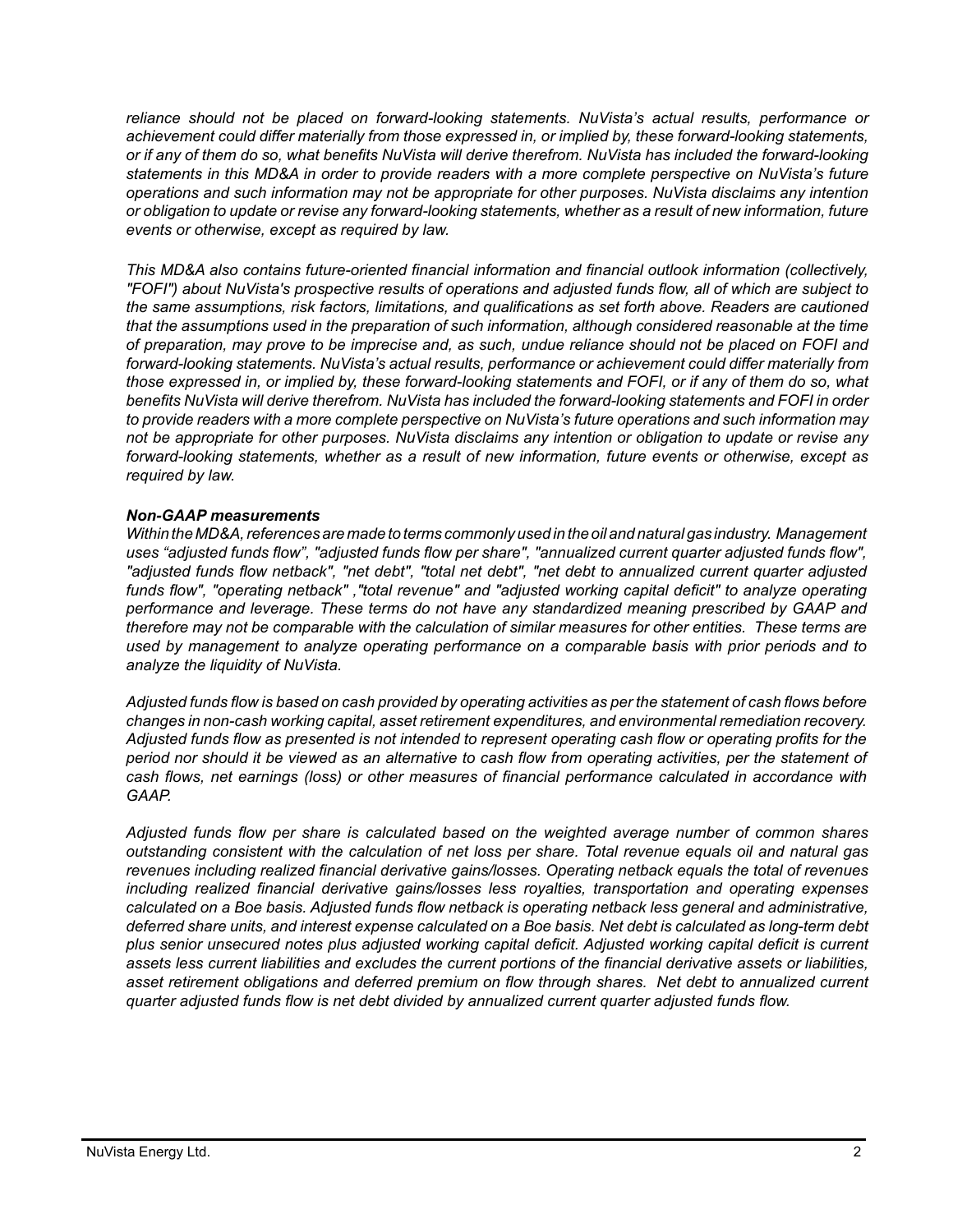# *Description of business*

NuVista is an exploration and production company actively engaged in the development, delineation and production of condensate, oil and natural gas reserves in the Western Canadian Sedimentary Basin. NuVista's focus is on the scalable and repeatable condensate-rich Montney formation in the Alberta Deep Basin ("Wapiti Montney"). The common shares of NuVista trade on the Toronto Stock Exchange ("TSX") under the symbol NVA.

# *Drilling activity*

|                                                 | Three months ended March 31 |                 |  |
|-------------------------------------------------|-----------------------------|-----------------|--|
| Number of wells                                 | 2018                        | 2017            |  |
| Wells drilled - gross $\&$ net $(1)$            |                             | 12 <sup>2</sup> |  |
| Wells completed - gross & net $(2)$             |                             | 8               |  |
| Wells brought on production - gross & net $(3)$ |                             |                 |  |

(1) Based on rig release date.

(2) Based on frac end date.

 $^{(3)}$  Based on first production date of in-line test or on production and tied-in to permanent facilities.

For the three months ended March 31, 2018, NuVista drilled 7 natural gas wells and 1 disposal well compared to 12 natural gas wells in the comparable period of 2017. All wells in 2018 and 2017 were drilled in NuVista's Wapiti Montney operating area with a 100% success rate and an average working interest of 100%.

# *Production*

|                                                      | Three months ended March 31 |        |          |  |
|------------------------------------------------------|-----------------------------|--------|----------|--|
|                                                      | 2018                        | 2017   | % Change |  |
| Natural gas (Mcf/d)                                  | 132,717                     | 99,715 | 33       |  |
| Condensate (Bbls/d)                                  | 11.313                      | 8,354  | 35       |  |
| Natural gas liquids ("NGLs") (Bbls/d)                | 2.667                       | 1.758  | 52       |  |
| Total (Boe/d)                                        | 36.099                      | 26.731 | 35       |  |
| Condensate & NGLs weighting $(1)$ & $\overline{(2)}$ | 39%                         | 38%    |          |  |
| Condensate weighting <sup>(2)</sup>                  | 31%                         | 31%    |          |  |

 $(1)$  NGLs include butane, propane and ethane.

 $(2)$  Product weighting is based on total production.

Production for the three months ended March 31, 2018 increased 35% over the comparative period of 2017, as a result of the production increases from new development in the Montney. Production decreased 4% from fourth quarter 2017 production of 37,435 Boe/d with the addition of new production brought on line in the quarter, offset by declines and decreased production due to temporary shut in of wells as a result of maintenance and offset pad fraccing activities. These wells came back on line in April. Condensate volume weighting remained consistent compared to the prior year comparative period, but decreased from 35% in the fourth quarter of 2017.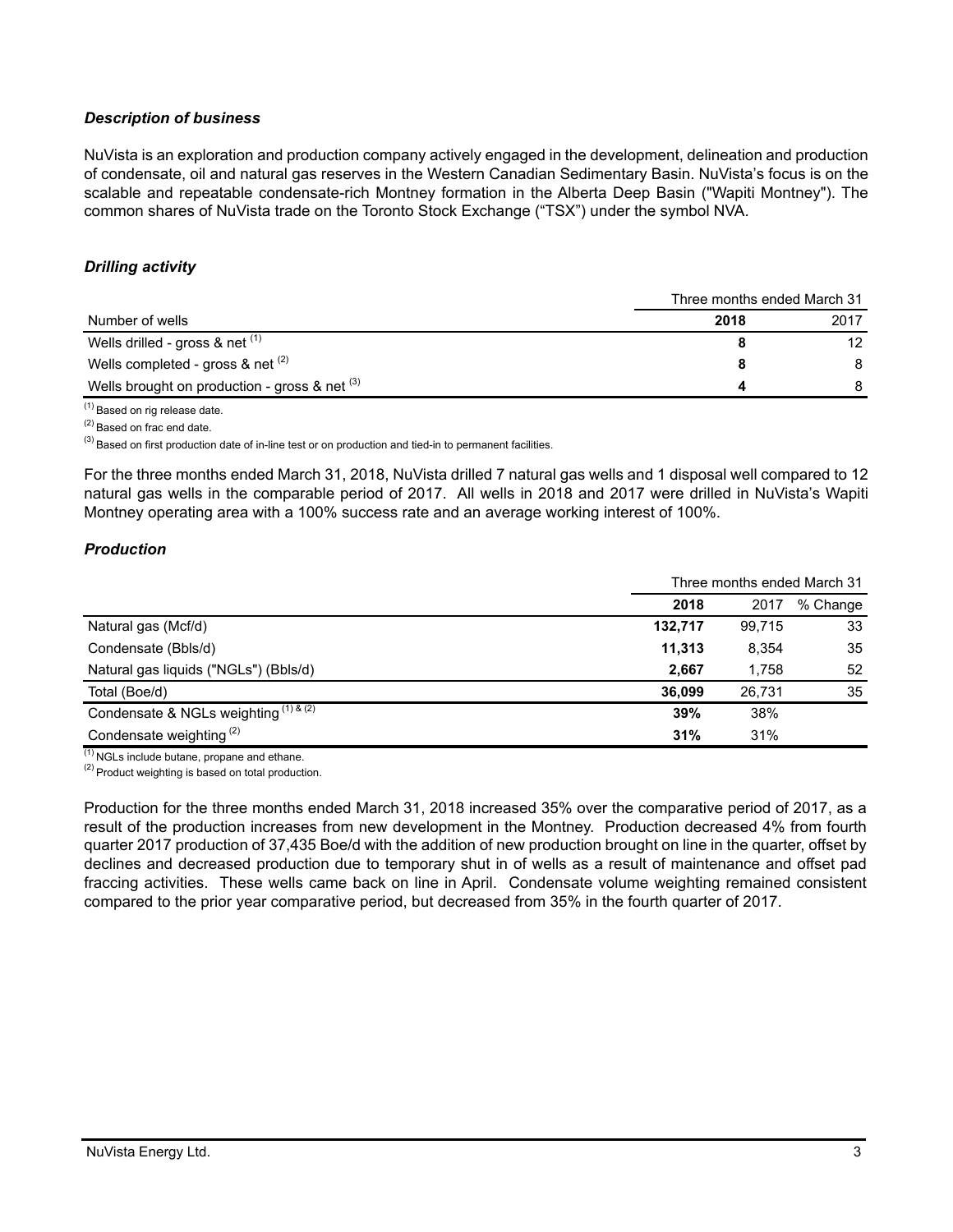# *Pricing*

Three months ended March 31

|                                                       | 2018  | 2017  | $%$ change |
|-------------------------------------------------------|-------|-------|------------|
| Realized selling prices $(1)$ & $(2)$                 |       |       |            |
| Natural gas (\$/Mcf)                                  | 3.50  | 3.74  | (6)        |
| Condensate (\$/Bbl)                                   | 73.69 | 63.46 | 16         |
| NGLs (\$/Bbl)                                         | 33.31 | 18.82 | 77         |
| Barrel of oil equivalent (\$/Boe)                     | 38.40 | 35.02 | 10         |
| <b>Benchmark pricing</b>                              |       |       |            |
| Natural gas - AECO 5A daily index (Cdn\$/Mcf)         | 2.08  | 2.69  | (23)       |
| Natural gas - AECO 7A monthly index (Cdn\$/Mcf)       | 1.86  | 2.94  | (37)       |
| Natural gas - NYMEX (monthly) (US\$/MMbtu)            | 3.00  | 3.32  | (10)       |
| Natural gas - Chicago Citygate (monthly) (US\$/MMbtu) | 3.27  | 3.40  | (4)        |
| Natural gas - Dawn (daily) (US\$/MMbtu)               | 3.03  | 3.21  | (6)        |
| Oil - WTI (US\$/BbI)                                  | 62.87 | 51.91 | 21         |
| Oil - Edmonton Par - (Cdn\$/Bbl)                      | 72.13 | 63.96 | 13         |
| Exchange rate - (Cdn\$/US\$)                          | 1.27  | 1.32  | (4)        |

<sup>(1)</sup> Prices exclude price risk management realized and unrealized gains and losses on financial derivative commodity contracts but includes gains and losses on physical sale contracts and natural gas price diversification.

 $(2)$  The average condensate and NGLs selling price is net of pipeline tarrifs and fractionation fees.

Global oil prices continued their upward trend with the WTI benchmark increasing close to 13% from the fourth quarter of 2017 to average US\$62.87/Bbl in the first quarter of 2018. US production growth continued its upward trajectory, however strong global demand coupled with OPEC led production cuts more than offset this growth. This led to counter seasonal storage withdrawals in the first quarter with oil and refined product inventories now normalizing close to historic averages. Canadian heavy oil differentials widened significantly in the first quarter, nevertheless condensate prices maintained their strength with the Edmonton marker trading well above light oil prices averaging C\$79.74/Bbl for the quarter.

There has been sizable growth in US gas production since last fall primarily from the Marcellus play along with associated gas from liquids production. This production growth was offset by growth in US LNG exports, exports to Mexico and winter weather that was colder than last year. While this led to sizable storage withdrawals NYMEX gas prices were only up 2% in the first quarter averaging US\$3.00/MMbtu. Eastern North American prices were slightly higher than NYMEX gas prices in the first quarter with strong winter demand in the Chicago and Dawn markets. Gas production growth in Western Canada was offset by higher exports and a cold winter in Alberta creating strong local demand. AECO gas prices averaged C\$1.86/Mcf in the first quarter of 2018 representing a decrease of 5% from the fourth quarter of last year.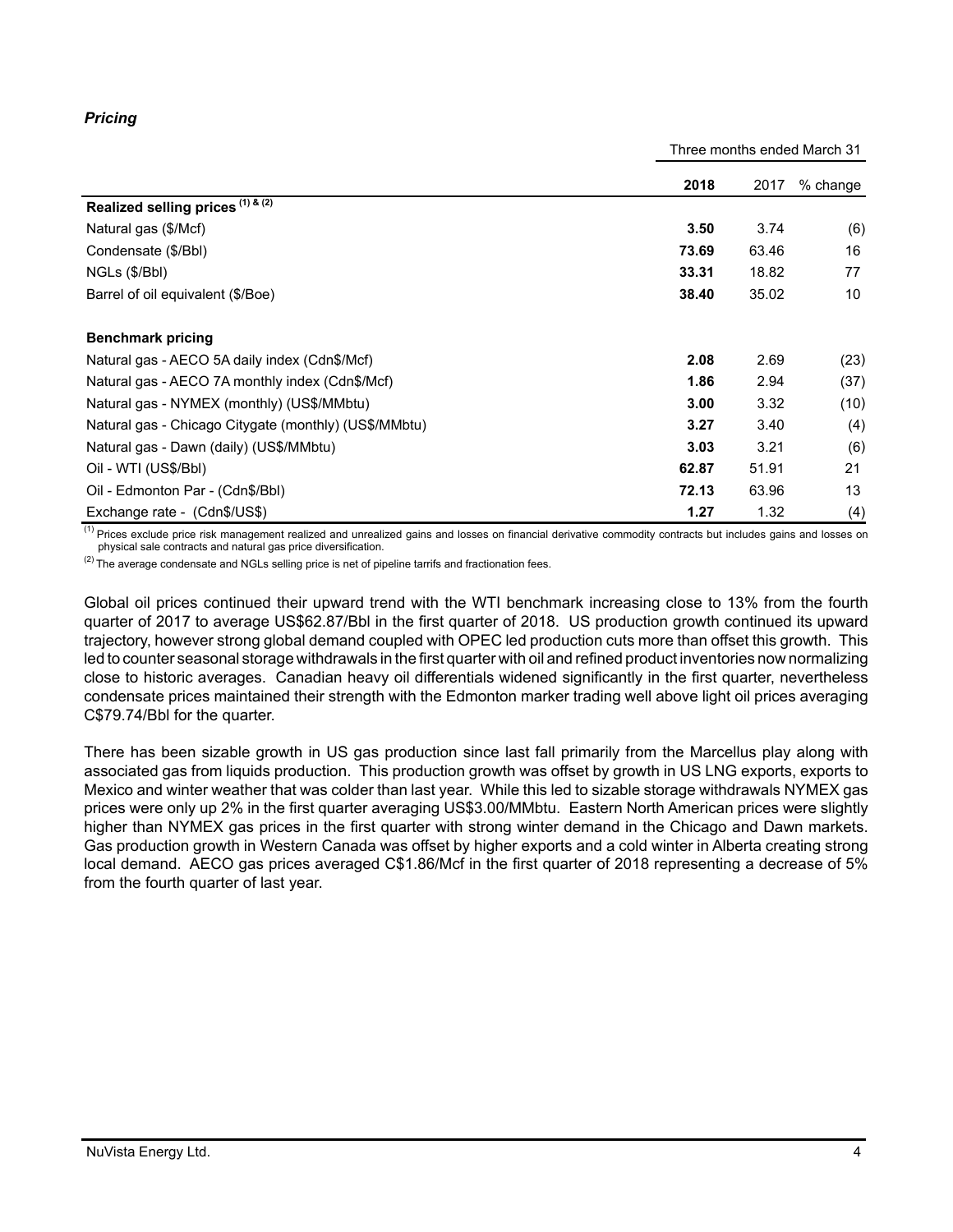### *Revenue*

#### *Petroleum and natural gas revenue*

|                                         | Three months ended March 31 |                 |        |                 |  |
|-----------------------------------------|-----------------------------|-----------------|--------|-----------------|--|
|                                         | 2018                        |                 | 2017   |                 |  |
| (\$ thousands, except % amounts)        | \$                          | $%$ of<br>total | Ψ      | $%$ of<br>total |  |
| Natural gas <sup>(1)</sup>              | 41.737                      | 34              | 33.544 | 40              |  |
| Condensate                              | 75.025                      | 60              | 47.714 | 57              |  |
| NGLs <sup>(2)</sup>                     | 7.994                       | 6               | 2.978  | 3               |  |
| Total petroleum and natural gas revenue | 124,756                     |                 | 84,236 |                 |  |

 $\frac{(1)}{(1)}$ Natural gas revenue includes price risk management gains and losses on physical delivery sale contracts. For the three months ended March 31, 2018, our physical delivery sales contracts totaled a \$4.2 million gain (2017 – \$2.3 million gain).

(2) Includes butane, propane, and ethane and an immaterial amount of sulphur revenue.

For the three months ended March 31, 2018, petroleum and natural gas revenue increased 48% over the comparable period of 2017, due primarily to a 35% increase in production and a 10% increase in realized prices for the quarter.

Condensate volumes of 31% of total production in the first quarter of 2018, amounted to 60% of total petroleum and natural gas revenue, due primarily to a 16% increase in realized condensate selling prices which is consistent with a 21% increase in the WTI benchmark for the period.

#### *Natural gas revenue*

A breakdown of natural gas revenue is as follows:

|                                                 | Three months ended March 31 |        |        |        |  |
|-------------------------------------------------|-----------------------------|--------|--------|--------|--|
|                                                 | 2018                        |        | 2017   |        |  |
| (\$ thousands, except per unit amounts)         | S                           | \$/Mcf | \$     | \$/Mcf |  |
| Natural gas revenue - AECO reference price (1)  | 22.094                      | 1.86   | 25.953 | 2.94   |  |
| Heat/value adjustment <sup>(2)</sup>            | 1,983                       | 0.17   | 2.294  | 0.26   |  |
| Transportation revenue (3)                      | 5.105                       | 0.43   | 1.502  | 0.17   |  |
| Natural gas market diversification revenue      | 8.404                       | 0.69   | 1.449  | 0.11   |  |
| AECO physical delivery sales contract gains (4) | 4,151                       | 0.35   | 2.346  | 0.26   |  |
| Total natural gas revenue                       | 41,737                      | 3.50   | 33.544 | 3.74   |  |

(1) Quarter average AECO 7A monthly index.

(2) Based on NuVista's historical adjustment of 9-10%.

<sup>(3)</sup> Cost of gas transportation from the transfer of custody sales point to the final sales point.

<sup>(4)</sup> Excludes price risk management realized and unrealized gains and losses on financial derivative commodity contracts but includes gains and losses on physical sale contracts.

For the three months ended March 31, 2018, natural gas revenue increased 24% over the comparable period of 2017, due to a 33% increase in production offsetting a 6% decrease in realized selling prices.

The Company's first quarter physical natural gas sales portfolio was approximately based on the following physical fixed price contracts or physical market deliveries: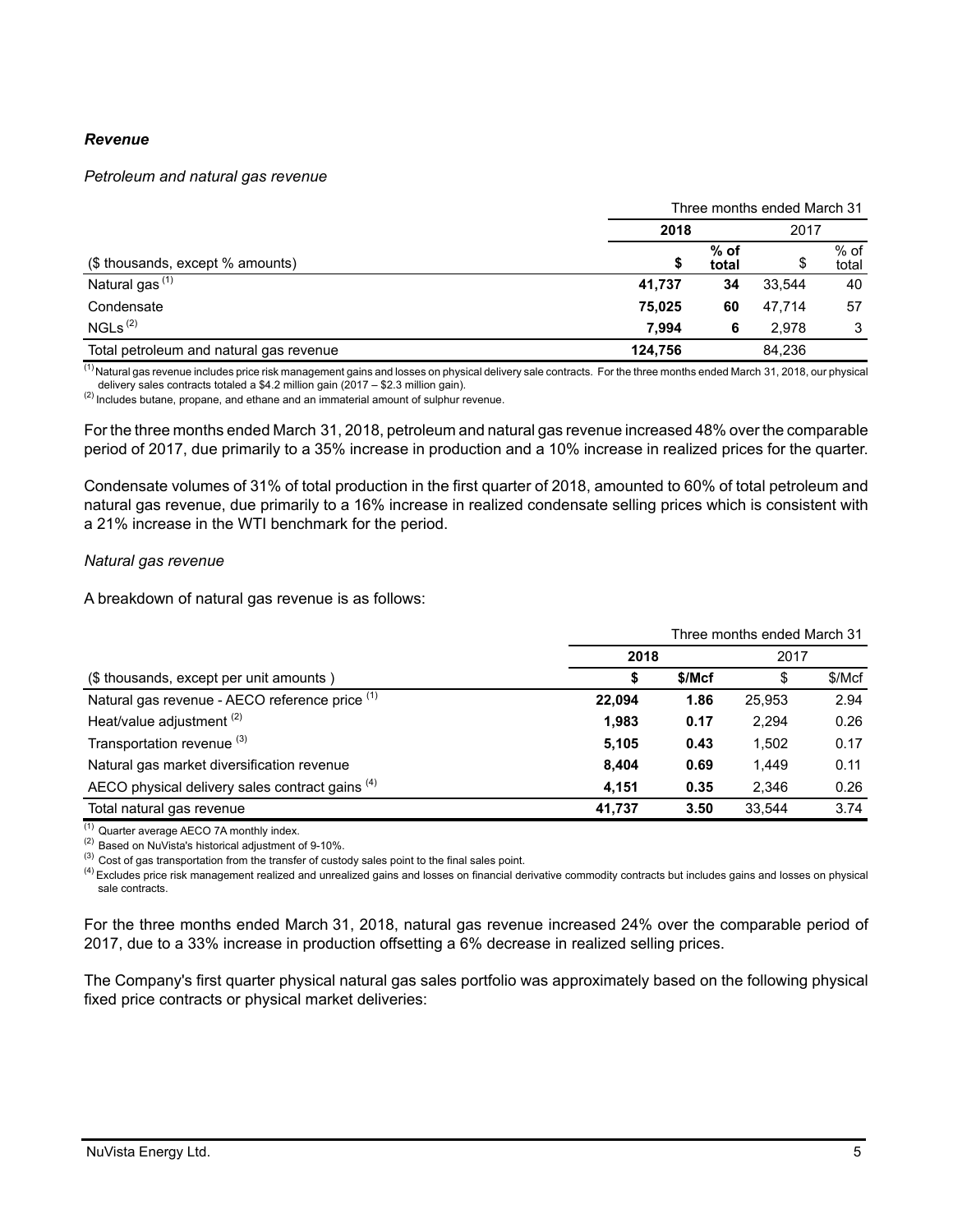|                                     | Three months enged March 3T |       |  |
|-------------------------------------|-----------------------------|-------|--|
|                                     | 2018                        | 2017  |  |
| AECO physical fixed price contracts | 33%                         | 65%   |  |
| AECO physical deliveries            | 14%                         | 10%   |  |
| Dawn physical deliveries            | 33%                         | $-\%$ |  |
| Chicago physical deliveries         | 20%                         | 25%   |  |

NuVista receives a premium to the AECO spot gas price due to the higher heat content of its natural gas production, as well as the various gas marketing arrangements that the Company has in place to diversify and gain exposure to alternative natural gas markets in North America outside Alberta to limit its exposure to AECO pricing. For the three months ended March 31, 2018, natural gas sales under AECO physical fixed price delivery sales contracts represented approximately 33% of the Company's total natural gas production. NuVista delivered approximately 20% of its natural gas production to Chicago and 33% to Dawn. The Company has a contract in place for volumes to be sold to California (Malin) starting in April 2018. The remaining 14% of gas volumes were physically delivered to the AECO market, some of which was hedged under financial sales contracts.

NuVista's exposure to AECO floating prices is limited to approximately 1% of forecast volumes in 2018 as a result of this market egress, and the inclusion of pre-existing physical and financial delivery sales contracts at prices that are higher than current market prices as disclosed in section (b) under "*Commodity price risk management".* NuVista's existing contracts for firm transportation on export pipelines coupled with the financial AECO NYMEX basis natural gas sales price derivative contracts will result in long term price diversification and exposure to AECO floating pricing limited to approximately 15%-25% of volumes in 2019 and beyond.

Excluding the impact of realized gains on physical sales contracts, the average selling price for natural gas for the three months ended March 31, 2018 was \$3.15/Mcf compared to \$3.48/Mcf for the comparative periods of 2017, and \$2.70/Mcf in the fourth quarter of 2017.

# *Condensate revenue*

For the three months ended March 31, 2018, condensate revenue increased 57% over the comparable period of 2017 due to a 35% increase in production and a 16% increase in realized selling prices.

Strong demand for condensate in Alberta results in benchmark condensate prices at Edmonton trading at a premium to Canadian light oil prices. NuVista's realized condensate prices include adjustments for pipeline tariffs to Edmonton and quality differentials. Condensate realized selling prices averaged \$73.69/Bbl in the three months ended March 31, 2018, an increase of 16% from \$63.46/Bbl for the comparable period of 2017, consistent with the increase in WTI prices compared to 2017.

# *NGL revenue*

For the three months ended March 31, 2018, NGL revenue increased 168% over the comparable period of 2017, due to a 52% increase in production and a 77% increase in realized selling prices.

# *Commodity price risk management*

NuVista has a disciplined commodity price risk management program as part of its financial risk management strategy. The purpose of this program is to reduce volatility in financial results and help stabilize adjusted funds flow against the unpredictable commodity price environment. NuVista's Board of Directors has authorized the use of fixed price, put option and costless collar contracts ("Fixed Price Contracts"), and had approved the terms of NuVista's commodity price risk management program to allow the securing of minimum prices of the following:

 $T_{\rm eff}$  months ended March 31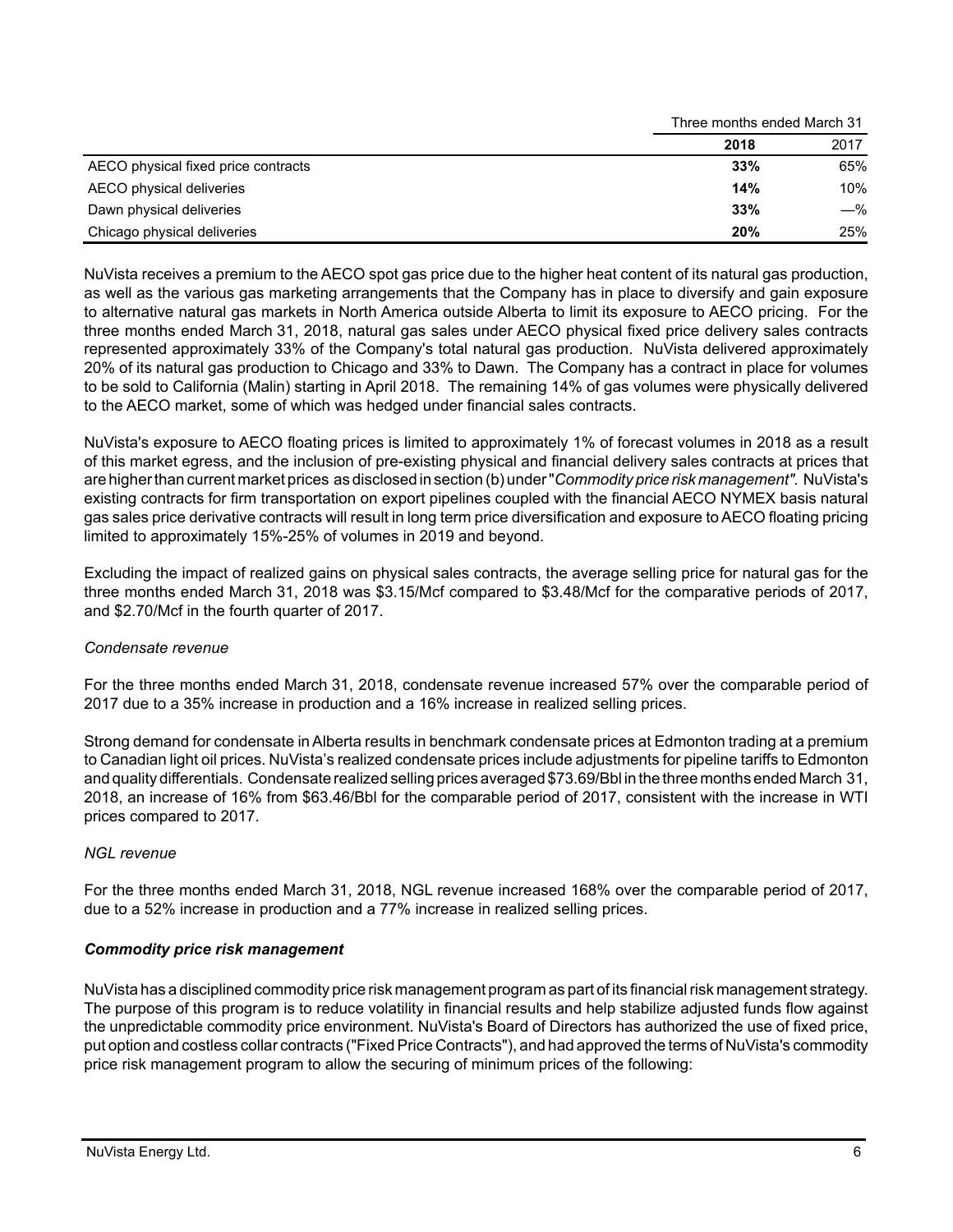| (% of net forecast after royalty production) | First 18 month<br>forward period | Following 18 month<br>forward period | Following 24 month<br>forward period |
|----------------------------------------------|----------------------------------|--------------------------------------|--------------------------------------|
| <b>Natural Gas Fixed Price Contracts</b>     | up to $70\%$                     | up to $60\%$                         | up to $50\%$                         |
| Crude Oil Fixed Price Contracts              | up to $70\%$                     | up to $60\%$                         | up to $30\%$                         |

The Board of Directors has set limits for entering into natural gas basis differential contracts that are now the lesser of 50% of forecast natural gas production, net of royalties, or the volumes that would bring the combined natural gas basis differential contracts and natural gas fixed price contracts to 100% of forecast natural gas production, net of royalties. In addition, a maximum volume of up to 100,000 MMbtu/day has been approved, with a term of 6 to 7 years from the date any such swap is entered into.

Hedges on crude oil, natural gas liquids, natural gas, differentials and basis may be made in Canadian or U.S. dollars at the time the position is established and the position may be hedged to Canadian or U.S. dollars, as the case may be, during the term of the applicable hedge. Foreign currency of interest payments and of long-term debt, if there is that exposure, may also be hedged back to the Canadian dollar.

|                                      | Three months ended March 31    |                                  |                      |                         |                           |                      |
|--------------------------------------|--------------------------------|----------------------------------|----------------------|-------------------------|---------------------------|----------------------|
| (\$ thousands)                       |                                | 2018                             |                      | 2017                    |                           |                      |
|                                      | <b>Realized</b><br>gain (loss) | <b>Unrealized</b><br>gain (loss) | Total<br>gain (loss) | Realized<br>gain (loss) | Unrealized<br>gain (loss) | Total<br>gain (loss) |
| Natural gas                          | 614                            | 25.029                           | 25.643               | 600                     | 3.885                     | 4.485                |
| Condensate and NGLs                  | (5,903)                        | (14, 197)                        | (20, 100)            | (581)                   | 16.409                    | 15.828               |
| Foreign exchange                     |                                | 303                              | 303                  |                         |                           |                      |
| Gain (loss) on financial derivatives | (5,289)                        | 11,135                           | 5.846                | 19                      | 20.294                    | 20,313               |

During the first quarter of 2018, the commodity price risk management program resulted in a total gain of \$5.8 million, compared to a total gain of \$20.3 million for the comparable period of 2017. The fair value of financial derivative contracts are recorded in the financial statements. Unrealized gains and losses are the change in mark to market values or fair value of financial derivative contracts in place at the end of the quarter compared to the start of the quarter.

Price risk management gains on our physical delivery sale contracts totaled \$4.2 million for the three months ended March 31, 2018 compared to gains of \$2.3 million for the comparable period of 2017. The mark to market value of the physical delivery sale contracts at March 31, 2018 was an asset of \$18.3 million. The fair value of physical delivery sales contracts is not recorded on the financial statements but is recognized in net earnings as settled.

# (a) Financial instruments

The following is a summary of financial derivatives contracts in place as at March 31, 2018:

|                | WTI fixed price swap |           | WTI fixed price swap |          | <b>Currency derivatives</b> |                |
|----------------|----------------------|-----------|----------------------|----------|-----------------------------|----------------|
| Term $(1)$     | Bbls/d               | Cdn\$/Bbl | Bbls/d               | US\$/Bbl | US\$/Mo                     | <b>CAD/USD</b> |
| 2018 remainder | 6.768                | 70.95     | 1.000                | 50.24    | 2.000.000                   | 1.3036         |
| 2019           | 2.243                | 71.35     | _                    | _        |                             |                |

(1) Table presented as weighted average volumes and prices.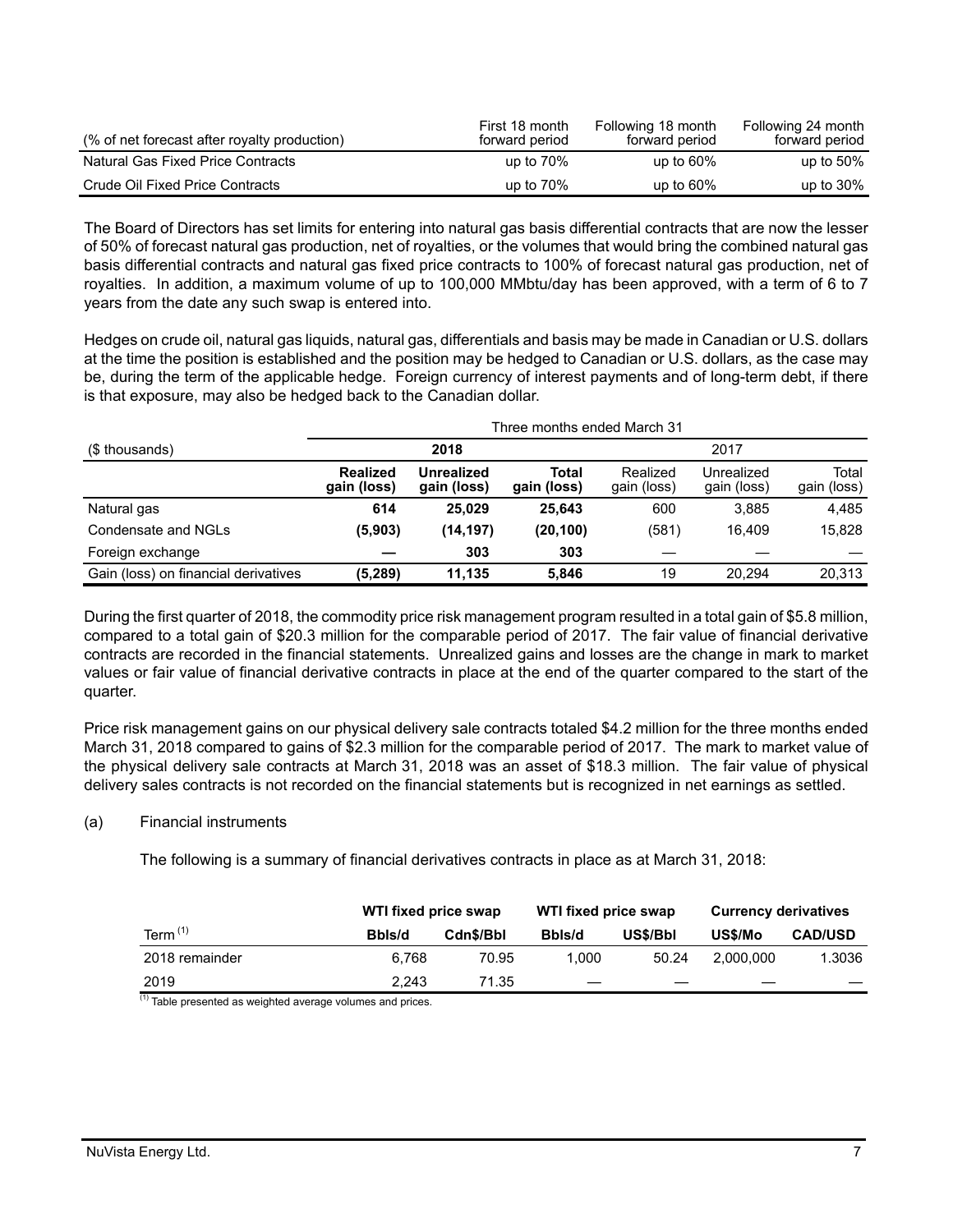|                | <b>AECO-NYMEX</b><br>basis swap |                              | <b>Chicago-NYMEX</b><br>basis swap |                              | Dawn-NYMEX<br>basis swap |                              | <b>Malin-NYMEX</b><br>basis swap |                              | <b>AECO-Malin</b><br>basis swap |                              |
|----------------|---------------------------------|------------------------------|------------------------------------|------------------------------|--------------------------|------------------------------|----------------------------------|------------------------------|---------------------------------|------------------------------|
| Term $(1)$     | <b>MMbtu/d</b>                  | <b>US\$/</b><br><b>MMbtu</b> | MMbtu/d                            | <b>US\$/</b><br><b>MMbtu</b> | <b>MMbtu/d</b>           | <b>US\$/</b><br><b>MMbtu</b> | <b>MMbtu/d</b>                   | <b>US\$/</b><br><b>MMbtu</b> | <b>MMbtu/d</b>                  | <b>US\$/</b><br><b>MMbtu</b> |
| 2018 remainder | 14,436                          | (0.67)                       | 10,000                             | (0.21)                       | 11,673                   | (0.22)                       | 12,218                           | (0.40)                       | 2,218                           | 0.68                         |
| 2019           | 23.664                          | (0.86)                       | 10,836                             | (0.25)                       | 1,671                    | (0.26)                       | 18,329                           | (0.40)                       | 10,000                          | 0.68                         |
| 2020           | 47.500                          | (0.96)                       | 15,000                             | (0.25)                       | 10,000                   | (0.26)                       | 10,833                           | (0.50)                       | 8,333                           | 0.68                         |
| 2021           | 95.000                          | (0.98)                       | 15,000                             | (0.24)                       | 10,000                   | (0.26)                       | 15,000                           | (0.67)                       |                                 |                              |
| 2022           | 95.000                          | (0.97)                       | 12,493                             | (0.24)                       | 8,329                    | (0.26)                       | 12,493                           | (0.67)                       |                                 |                              |
| 2023           | 100.000                         | (1.01)                       |                                    |                              |                          |                              |                                  |                              |                                 |                              |
| 2024           | 100.000                         | (1.00)                       |                                    |                              |                          |                              |                                  |                              |                                 |                              |

(1) Table presented as weighted average volumes and prices.

|                  | NYMEX fixed price swap |            | Dawn fixed price swap |            |  |
|------------------|------------------------|------------|-----------------------|------------|--|
| Term $(1)$       | MMbtu/d                | US\$/MMbtu | <b>MMbtu/d</b>        | US\$/MMbtu |  |
| 2018 remainder   | 47.218                 | 2.98       | 4.436                 | 2.50       |  |
| 2019<br>$\cdots$ | 29.151                 | 2.79       | 16.658                | 2.50       |  |

 $(1)$  Table presented as weighted average volumes and prices.

Subsequent to March 31, 2018 the following is a summary of financial derivatives that have been entered into:

|                | Dawn-NYMEX basis swap |            |        | WTI fixed price swap |  |
|----------------|-----------------------|------------|--------|----------------------|--|
| Term $(1)$     | <b>MMbtu/d</b>        | US\$/MMbtu | Bbls/d | Cdn\$/Bbl            |  |
| 2018 remainder |                       |            | 178    | 79.20                |  |
| 2019           | 1,671                 | (0.26)     | 600    | 78.35                |  |
| 2020           | 10,000                | (0.26)     |        |                      |  |
| 2021           | 10.000                | (0.26)     |        |                      |  |
| 2022           | 8,329                 | (0.26)     |        |                      |  |

 $(1)$  Table presented as weighted average volumes and prices.

# (b) Physical delivery sales contracts

The following is a summary of the physical delivery sales contracts in place as at March 31, 2018:

|                | AECO fixed price swap |          | Dawn fixed price swap |          |
|----------------|-----------------------|----------|-----------------------|----------|
| Term $(1)$     | GJ/d                  | Cdn\$/GJ | GJ/d                  | Cdn\$/GJ |
| 2018 remainder | 41.400                |          | 7.782                 | 3.07     |

 $(1)$  Table presented as weighted average volumes and prices.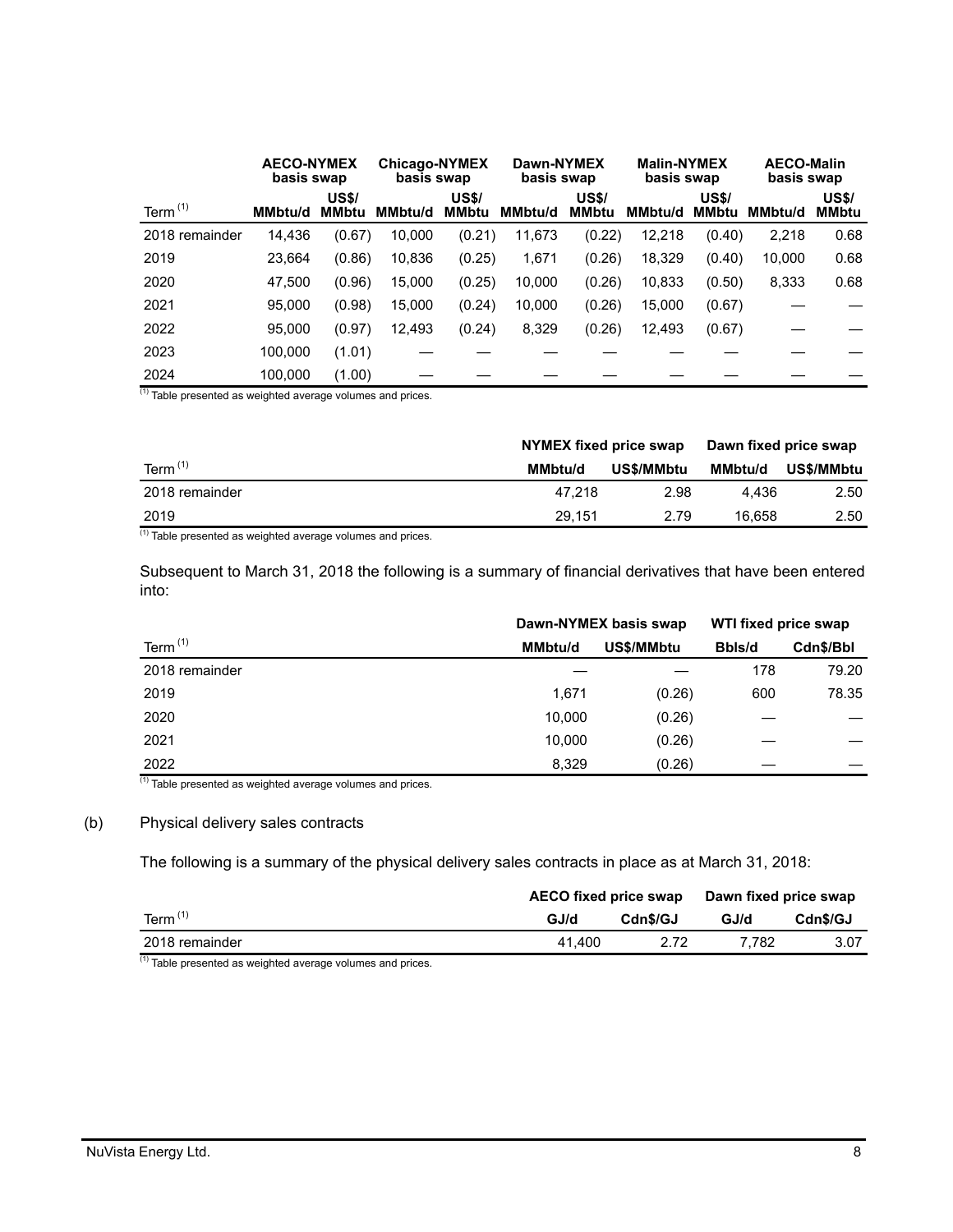# *Royalties*

|                                                                            | Three months ended March 31 |         |  |
|----------------------------------------------------------------------------|-----------------------------|---------|--|
| (\$ thousands, except % and per Boe amounts)                               | 2018                        | 2017    |  |
| Gross royalties                                                            | 4.498                       | 4.769   |  |
| Gas cost allowance ("GCA")                                                 | (2,666)                     | (2,053) |  |
| Net royalties                                                              | 1.832                       | 2,716   |  |
| Gross royalty % excluding physical delivery sales contracts <sup>(1)</sup> | 3.7                         | 5.8     |  |
| Gross royalty % including physical delivery sales contracts                | 3.6                         | 5.7     |  |
| Net royalties per Boe                                                      | 0.56                        | 1.13    |  |

 $<sup>(1)</sup>$  Calculated as gross royalties as a % of petroleum and natural gas revenues excluding gains (losses) on physical delivery sales contracts.</sup>

For the three months ended March 31, 2018, gross royalties and gross royalties as a percentage of petroleum and natural gas revenues decreased as compared to the comparable period of 2017 as a result of lower realized and benchmark gas prices, and a decrease in the percent of natural production exposed to AECO pricing as a result of the diversification of the gas sales portfolio.

The Company also receives GCA from the Crown, which reduces royalties to account for expenses incurred by NuVista to process and transport the Crown's portion of natural gas production. For the three months ended March 31, 2018, the 30% increase in GCA credits received compared to the comparative period of 2017 is primarily due to additional GCA credits received in Q1 2018 as a result of a third party adjustment relating to prior years.

NuVista's physical price risk management activities impact reported average royalty rates as royalties are based on government market reference prices and not the Company's average realized prices that include price risk management activities.

In 2016, the provincial government of Alberta announced the key highlights of a proposed Modernized Royalty Framework ("MRF") that is effective for wells drilled after January 1, 2017. These highlights include a permanent structure providing a 5% royalty during the pre-payout period of conventional crude oil, natural gas, and NGL resources, then a higher royalty rate after the payout period. The payout period is governed by a revenue minus cost structure which focuses upon cost reduction and efficiency while staying nearly neutral on the average rate of return for any given play when compared to the prior royalty framework. Mature wells still receive reduced royalties, and there are no changes to the royalty structure of wells drilled prior to 2017 for a 10-year period from the royalty program's implementation date. The changes are not currently expected to have a material impact on NuVista's results of operations.

# *Transportation expenses*

|                                                   | Three months ended March 31 |       |
|---------------------------------------------------|-----------------------------|-------|
| (\$ thousands, except per unit amounts)           | 2018                        | 2017  |
| Natural gas transportation expense                | 8,727                       | 4,864 |
| Condensate & NGL transportation expense           | 715                         | 1,172 |
| Total transportation expense                      | 9.442                       | 6,036 |
| Natural gas transportation $$/Mcf$ <sup>(1)</sup> | 0.73                        | 0.54  |
| Condensate & NGL transportation \$/Bbl            | 0.70                        | 1.56  |
| Total transportation \$/Boe                       | 2.91                        | 2.51  |

 $<sup>(1)</sup>$  Includes total gas transportation from the plant gate to the final sales point.</sup>

For the three months ended March 31, 2018, transportation expenses on a total dollar and per Boe basis increased from the comparative periods of 2017 due to higher volumes and additional firm commitments for gas transportation. NuVista incurs transportation expenses on these gas volumes, however, the tolls are more than offset by the higher realized gas prices received at these markets outside Alberta. This increase is partially offset by decreased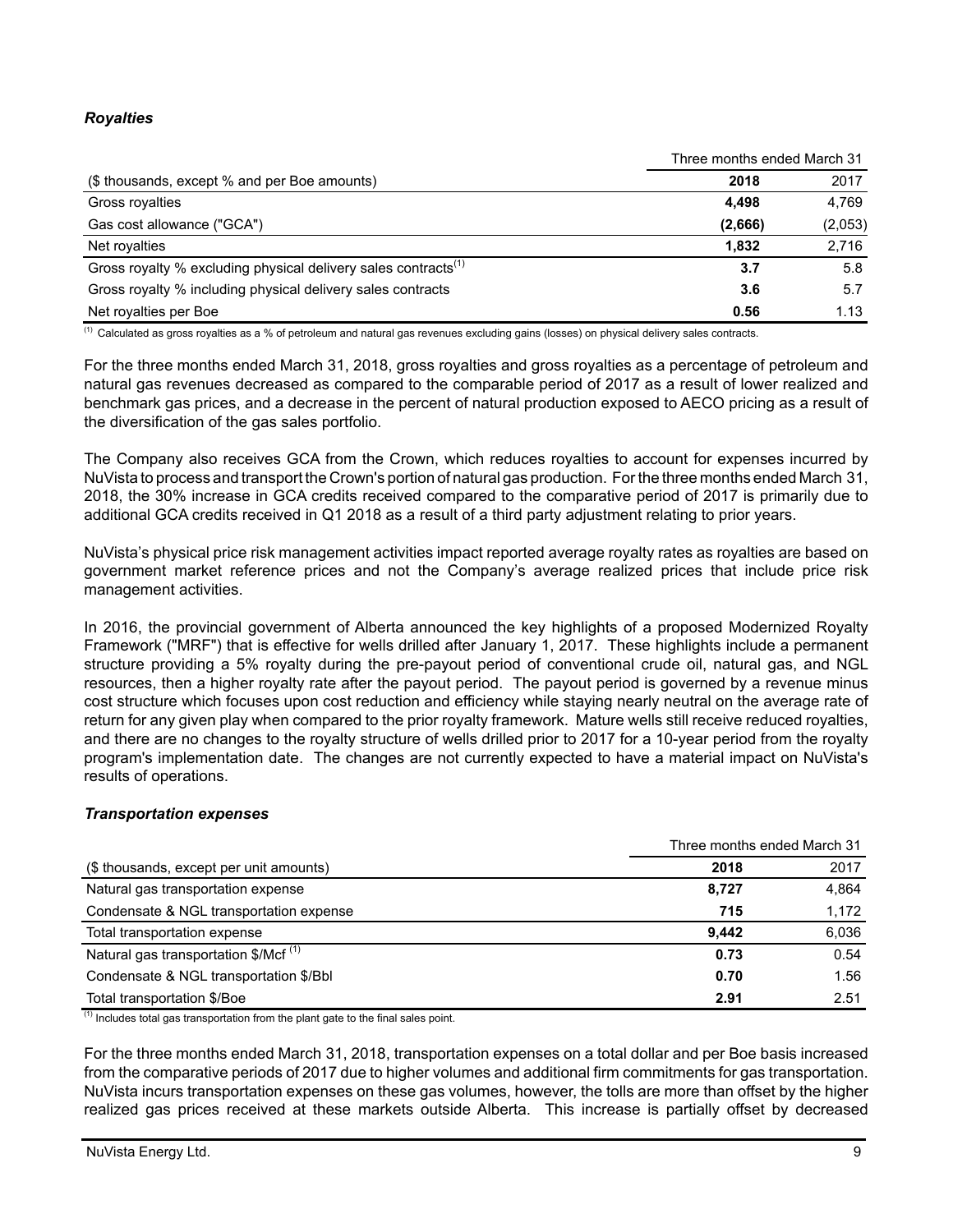condensate transportation expenses due to an increase in the proportion of condensate production flowing through third party liquids pipelines as opposed to being trucked. Compared to fourth quarter transportation expense of \$8.9 million (\$2.57/Boe), transportation expenses for the first quarter increased as a result of increased production and additional Dawn long term fixed price firm service that came into effect in November 2017.

### *Operating expenses*

|                                         | Three months ended March 31 |        |  |
|-----------------------------------------|-----------------------------|--------|--|
| (\$ thousands, except per unit amounts) | 2018                        | 2017   |  |
| Operating expenses                      | 32.570                      | 25.781 |  |
| Per Boe                                 | 10.02                       | 10.72  |  |

For the three months ended March 31, 2018, operating expenses increased as a result of the increased production compared to the prior year comparative period of 2017, while the per Boe costs decreased 7% from the comparative due to the increased production, operational efficiencies, and increased utilization of the Elmworth and Bilbo compressor stations. Compared to fourth quarter operating expenses of \$33.2 million (\$9.65/Boe), first quarter operating expenses per Boe increased as a result of lower production volumes and increased winter related operating costs.

#### *General and administrative expenses ("G&A")*

|                                        | Three months ended March 31 |          |  |
|----------------------------------------|-----------------------------|----------|--|
| (\$ thousands, except per Boe amounts) | 2018                        | 2017     |  |
| Gross G&A expenses                     | 5,936                       | 5,581    |  |
| Overhead recoveries                    | (53)                        | (289)    |  |
| Capitalized G&A                        | (1,296)                     | (1, 190) |  |
| Net G&A expenses                       | 4.587                       | 4,102    |  |
| Gross G&A per Boe                      | 1.83                        | 2.32     |  |
| Net G&A per Boe                        | 1.41                        | 1.71     |  |

As a result of continued focus on Wapiti Montney and disposition of non core properties, NuVista has continued to realize efficiencies and gross G&A expenses have remained consistent despite growing production. On a per Boe basis, G&A expenses have decreased due to increased production as well as the Company's continued focus on cost control.

The Company's policy of allocating and capitalizing G&A expenses associated with new capital projects remained unchanged in 2017 and 2018. G&A capitalized and operating recoveries are in accordance with industry practice.

#### *Share-based compensation expense*

|                               | Three months ended March 31 |       |  |
|-------------------------------|-----------------------------|-------|--|
| (\$ thousands)                | 2018                        | 2017  |  |
| Stock options                 | 957                         | 788   |  |
| Director deferred share units | (117)                       |       |  |
| Restricted share awards       | 450                         | 362   |  |
| Total                         | 1,290                       | 1,150 |  |

Share-based compensation expense relates to the amortization of the fair value of stock option awards and restricted share awards ("RSA") and accruals for future payments under the director deferred share unit ("DSU") plan. The increase in share-based compensation for the three months ended March 31, 2018 compared to the comparable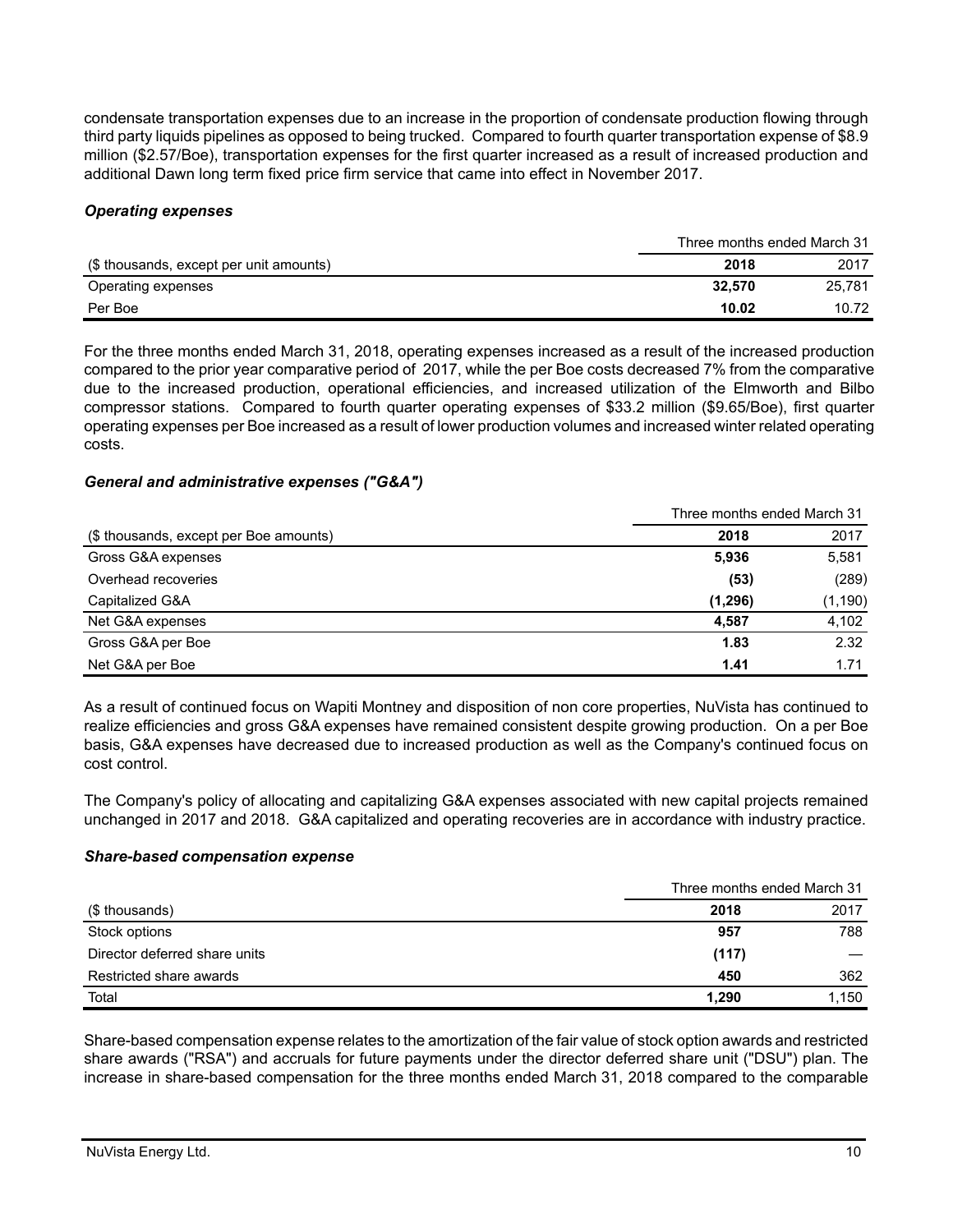period of 2017 is due to the increase in the number of stock options and weighted average fair value of stock options granted in 2018.

### *Financing costs*

|                                              | Three months ended March 31 |       |  |
|----------------------------------------------|-----------------------------|-------|--|
| (\$ thousands, except per Boe amounts)       | 2018                        | 2017  |  |
| Interest on long-term debt (credit facility) | 1.096                       | 561   |  |
| Interest on senior unsecured notes (1)       | 4,763                       | 1,805 |  |
| Call premium on redemption of 2021 Notes     | 6,562                       |       |  |
| Interest expense                             | 12,421                      | 2,366 |  |
| Accretion expense                            | 404                         | 436   |  |
| Total financing costs                        | 12.825                      | 2,802 |  |
| Interest expense per Boe                     | 3.82                        | 0.98  |  |
| Total financing costs per Boe                | 3.95                        | 1.16  |  |

 $\overline{^{(1)}}$  Includes \$2.2 million of remaining accretion of carrying value to face value on redemption of 2021 Notes.

Interest expense on long-term debt includes interest standby charges on the Corporation's syndicated credit facilities. For the three months ended March 31, 2018 interest expense on long-term debt increased 95% from the comparable period in 2017 due to higher average bank indebtedness throughout the period, as well as larger available syndicated credit facilities on which standby fees are calculated. Average borrowing costs on long term debt for the three months ended March 31, 2018 were 3.4% compared to average borrowing costs of 3.0% for the comparative period of 2017.

On March 2, 2018, the Company issued \$220.0 million aggregate principal amount of 6.50% senior unsecured notes due March 2, 2023 ("2023 Notes"). Part of the proceeds from the 2023 Notes were used to redeem all of the Company's existing \$70.0 million of 9.875% senior unsecured notes ("2021 Notes"), resulting in an agreed redemption call premium of \$6.6 million, and \$2.2 million of remaining accretion of the carrying value which is included in interest expense, for a total incremental expense on payout of \$8.8 million. See also the *Liquidity and Capital Resources* section in this MD&A.

Interest on the senior unsecured notes issued for the three months ended March 31, 2018, is for interest paid or accrued at the coupon rate to the end of the period on the 2021 and 2023 Notes. Accretion expense is the accrual of interest expense on the carrying value of the note at the effective interest rate less the coupon rate. The effective interest rate was on the 2021 Notes was 11.0%. The effective interest rate on the 2023 Notes is 7.0%.

The carrying value of the 2023 Note at March 31, 2018 is \$215.2 million.

# *Adjusted funds flow*

A reconciliation of adjusted funds flow is presented in the following table:

|                                       | Three months ended March 31 |         |  |
|---------------------------------------|-----------------------------|---------|--|
| (\$ thousands)                        | 2018                        | 2017    |  |
| Cash provided by operating activities | 65.294                      | 36,026  |  |
| Add back:                             |                             |         |  |
| Asset retirement expenditures         | 6.856                       | 9.903   |  |
| Change in non-cash working capital    | (13, 418)                   | (2,675) |  |
| Adjusted funds flow <sup>(1)</sup>    | 58,732                      | 43.254  |  |

(1) Refer to "Non-GAAP measurements".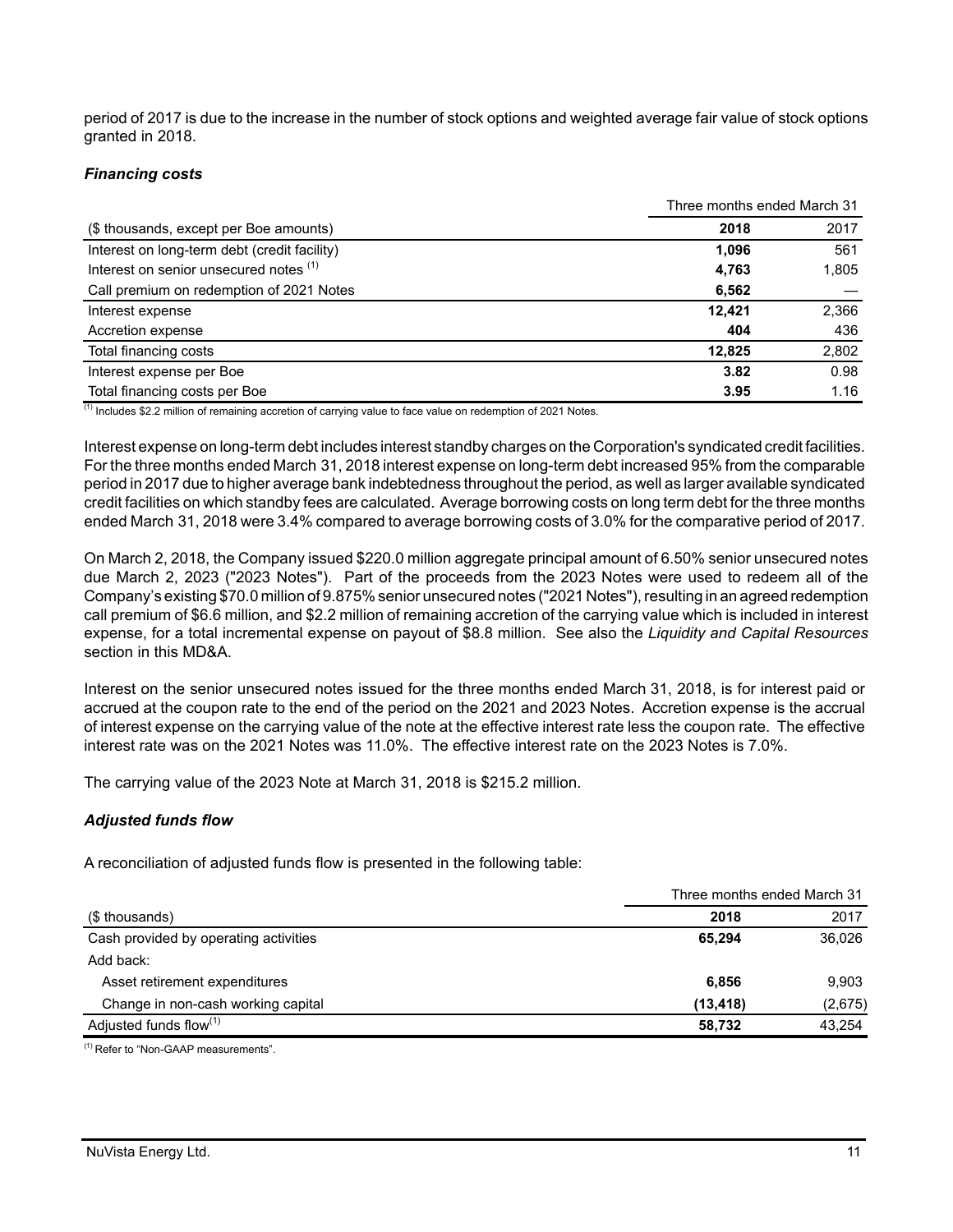The tables below summarize operating netbacks for the three months ended March 31, 2018 and 2017:

|                                               |           | Three months ended<br>March 31, 2018 |           |         |
|-----------------------------------------------|-----------|--------------------------------------|-----------|---------|
| (\$ thousands, except per Boe amounts)        | \$        | \$/Boe                               | \$        | \$/Boe  |
| Petroleum and natural gas revenues (1)        | 124,756   | 38.40                                | 84,236    | 35.02   |
| Realized gain (loss) on financial derivatives | (5,289)   | (1.63)                               | 19        | 0.01    |
|                                               | 119,467   | 36.77                                | 84,255    | 35.03   |
| Royalties                                     | (1,832)   | (0.56)                               | (2,716)   | (1.13)  |
| Transportation expenses                       | (9, 442)  | (2.91)                               | (6,036)   | (2.51)  |
| Operating expenses                            | (32, 570) | (10.02)                              | (25, 781) | (10.72) |
| Operating netback $(2)$                       | 75,623    | 23.28                                | 49,722    | 20.67   |
| General and administrative                    | (4, 587)  | (1.41)                               | (4, 102)  | (1.71)  |
| Deferred share units                          | 117       | 0.04                                 |           |         |
| Interest expense                              | (12, 421) | (3.82)                               | (2,366)   | (0.98)  |
| Adjusted funds flow netback <sup>(2)</sup>    | 58.732    | 18.09                                | 43.254    | 17.98   |

 $<sup>(1)</sup>$  Includes price risk management gains of \$4.2 million (2017 - \$2.3 million gain) on physical delivery sales contracts.</sup>

<sup>(2)</sup> Refer to "Non-GAAP measurements".

For the three months ended March 31, 2018, NuVista's adjusted funds flow were \$58.7 million (\$0.34/share, basic), compared to \$43.3 million (\$0.25/share, basic) for the comparable period of 2017 and \$75.9 million (\$0.44/share, basic) in the fourth quarter of 2017. The increased adjusted funds flow in the first quarter of 2018 compared to the first quarter of 2017 is primarily a result of higher realized commodity pricing and higher production, partially offset by lower realized gains from the commodity price risk management program, lower operating and transportation expenses, and higher interest as a result of the redemption of the 2021 Notes which resulted in interest and an agreed redemption call premium of \$8.8 million.

# *Environmental remediation expense (recovery)*

During the third quarter of 2015, NuVista identified a leak in a remote pipeline carrying oil emulsion in its non core area of Northwest Alberta. The pipeline was immediately shut down and NuVista's emergency response plan was activated. In cooperation with local governmental regulators, First Nations, and with the assistance of qualified consultants, NuVista immediately commenced remediation and restoration activities. The Company recorded \$9.3 million in environmental remediation expense in 2015. The majority of the remediation has been completed, \$8.6 million has been spent and \$0.7 million remains as accrued environmental remediation liabilities. Ongoing monitoring and reclamation will continue throughout 2018 and beyond. In the second quarter of 2017, the Company received insurance proceeds related to this event in the amount of \$2.6 million. These proceeds have been recognized as environmental remediation recovery. Ongoing monitoring and reclamation will continue throughout 2018 and beyond.

The provision for accrued environmental remediation liability contains significant estimates and judgments about the scope, timing and costs of the work that will be required. The assumptions and estimates used are based on current information and are subject to revision in the future as further information becomes available to the Company.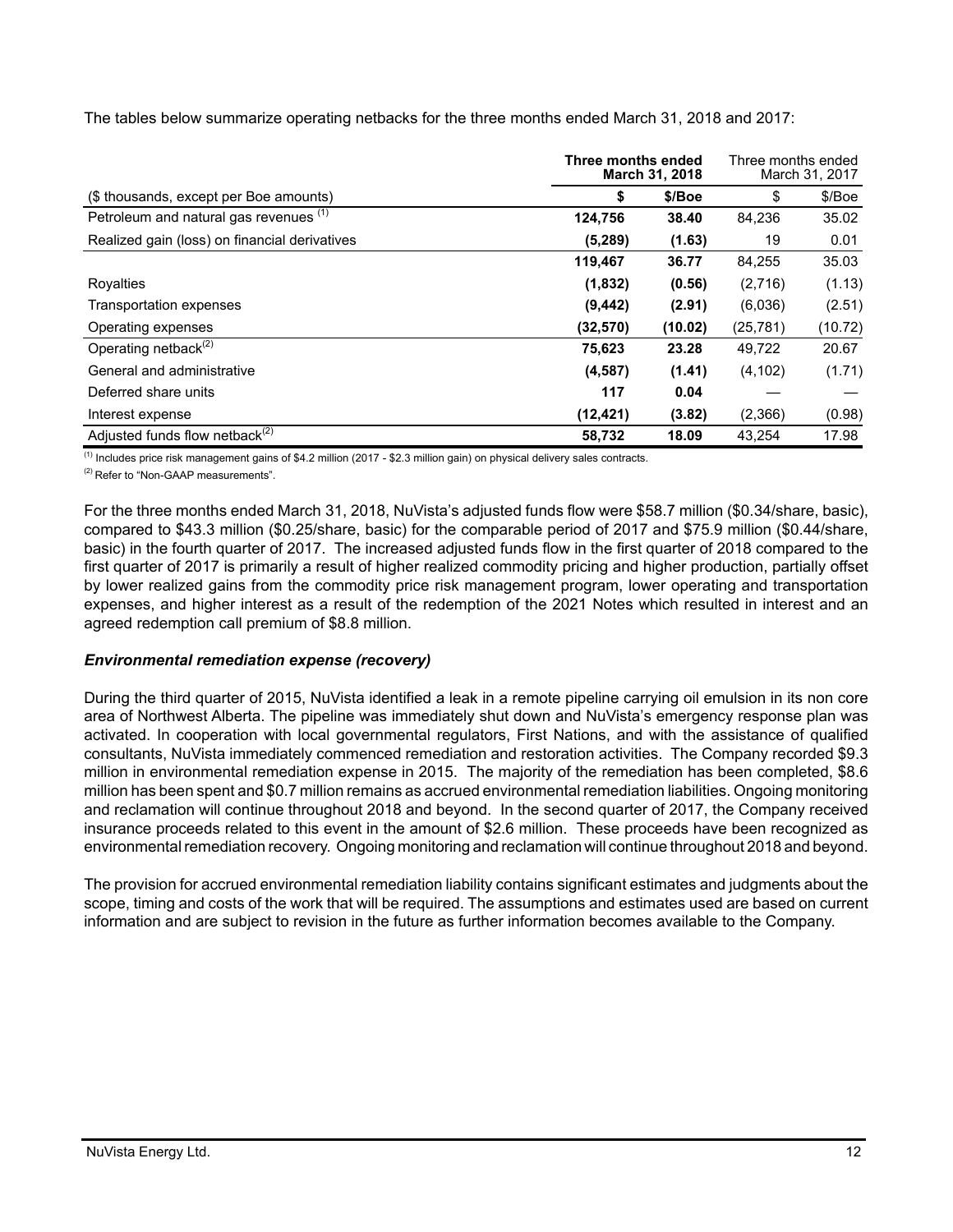# *Depletion, depreciation and amortization ("DD&A")*

|                                        | Three months ended March 31 |        |
|----------------------------------------|-----------------------------|--------|
| (\$ thousands, except per Boe amounts) | 2018                        | 2017   |
| Depletion of oil and gas assets        | 33,817                      | 23,803 |
| Depreciation of fixed assets           | 3.062                       | 3.396  |
| DD&A expense                           | 36.879                      | 27.199 |
| DD&A rate per Boe                      | 11.35                       | 11.31  |

DD&A expense for three months ended March 31, 2018 was \$36.9 million (\$11.35/Boe) compared to \$27.2 million (\$11.31/Boe) for the comparable period of 2017, and \$53.4 million (\$15.08/Boe) in the fourth quarter of 2017. At December 31, 2017, substantially all of the net book value of PP&E for cash generating units ("CGUs") excluding Wapiti Montney was depleted as a result of minimal reserves assigned to those CGUs in the year end reserve report. DD&A expense for the three months ended March 31, 2018 includes depletion expense of \$3.0 million (\$0.92/Boe) related to a change in estimate on asset retirement obligations. The change in estimate is an increase in asset retirement costs for wells with no remaining reserves. As a result, the full amount is included in depletion expense.

The Wapiti Montney DD&A rate per Boe for three months ended March 31, 2018 decreased to \$10.12/Boe compared to \$10.98/Boe for the comparable period of 2017, and increased from \$9.87/Boe compared to the fourth quarter of 2017. This decrease compared to March 31, 2017 is a result of improved year end reserves, while the increase from the fourth quarter of 2017 is due to production decreases in the first quarter compared to the fourth quarter.

During the three months ended March 31, 2018, there were no indicators of impairment or reversal of impairment identified on any of the Company's CGU's within property, plant & equipment.

| (\$ thousands)                          |          | March 31, 2018 December 31, 2017 |
|-----------------------------------------|----------|----------------------------------|
| Balance, January 1                      | 72,430   | 75,463                           |
| Accretion expense                       | 404      | 1,524                            |
| Liabilities incurred                    | 943      | 3,698                            |
| Liabilities disposed                    |          | (3,272)                          |
| Change in estimates and discount rate   | 4.576    | 4,830                            |
| Liabilities settled                     | (6, 856) | (9, 813)                         |
| Balance, end of period                  | 71.497   | 72,430                           |
| Expected to be incurred within one year | 17.504   | 14,250                           |
| Expected to be incurred beyond one year | 53,993   | 58,180                           |

# *Asset retirement obligations*

Asset retirement obligations ("ARO") are based on estimated costs to reclaim and abandon ownership interests in oil and natural gas assets including well sites, gathering systems and processing facilities. At March 31, 2018, NuVista had an ARO balance of \$71.5 million as compared to \$72.4 million as at December 31, 2017. The liability was discounted using a risk free discount rate of 2.2% at March 31, 2018 (December 31, 2017 – 2.4%). At March 31, 2018, the estimated total undiscounted and uninflated amount of cash flow required to settle NuVista's ARO was \$73.7 million (December 31, 2017 – \$75.9 million). The majority of the costs are expected to be incurred between 2019 and 2037. Actual ARO expenditures for the three months ended March 31, 2018 were \$6.9 million compared to \$9.9 million for the year ended December 31, 2017.

There are uncertainties related to asset retirement obligations and the impact on the financial statements could be material, as the eventual timing and expected costs to settle these obligations could differ from our estimates. The main factors that could cause expected costs to differ are changes to laws, regulations, reserve estimates, costs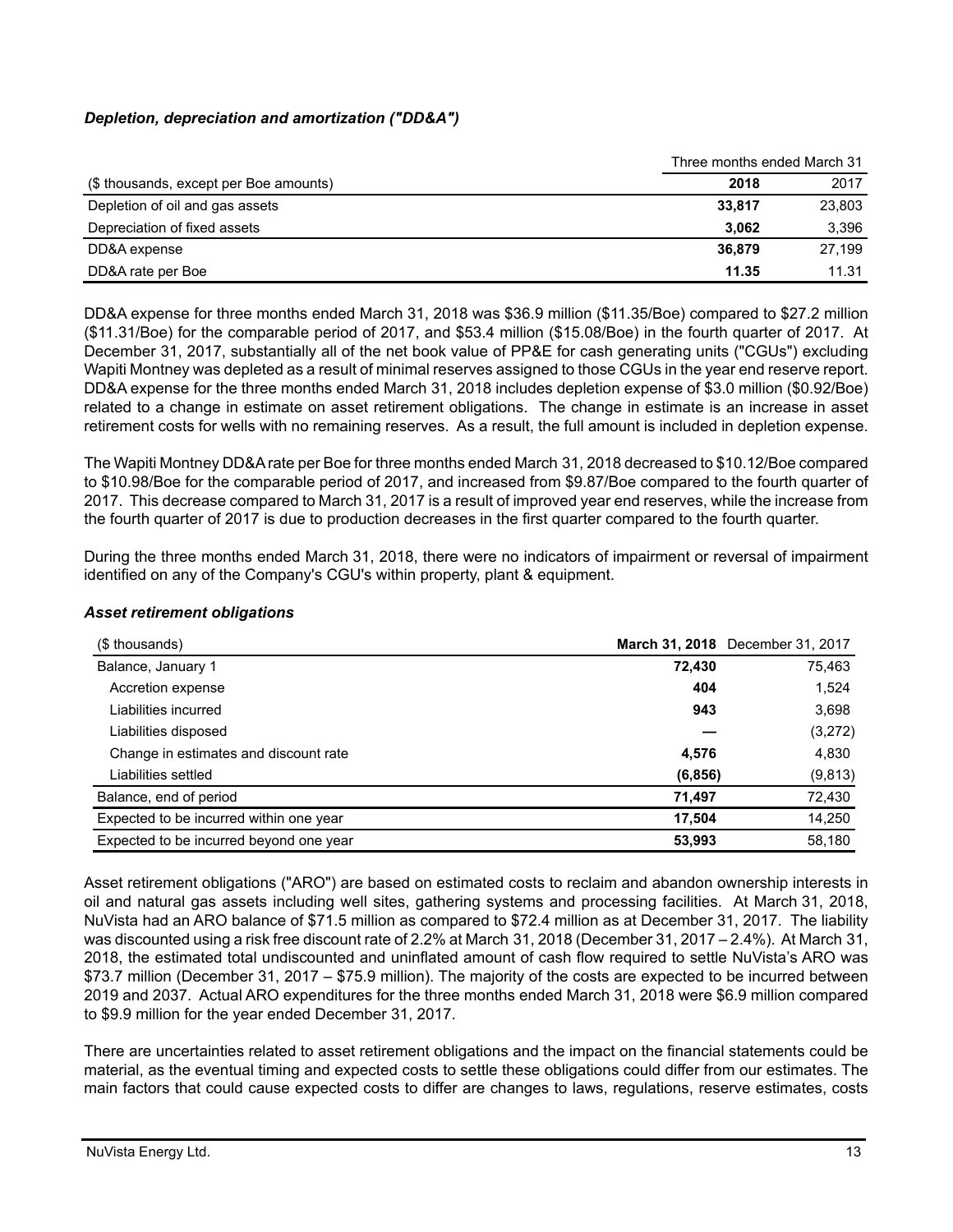and technology. Any reclamation or abandonment expenditures will generally be funded from cash flow from operating activities.

# *Capital expenditures*

|                                                                                   | Three months ended March 31 |                 |         |                 |
|-----------------------------------------------------------------------------------|-----------------------------|-----------------|---------|-----------------|
| (\$ thousands, except % amounts)                                                  | 2018                        | $%$ of<br>total | 2017    | $%$ of<br>total |
| Exploration and evaluation assets and property plant and equipment <sup>(1)</sup> |                             |                 |         |                 |
| Land and retention costs                                                          | 86                          |                 | 132     |                 |
| Geological and geophysical                                                        | 1.449                       |                 | 1.235   |                 |
| Drilling and completion                                                           | 95,378                      | 83              | 87,239  | 81              |
| Facilities and equipment                                                          | 18,026                      | 16              | 18,831  | 18              |
| Corporate and other                                                               | 281                         |                 | (25)    |                 |
| Total capital expenditures                                                        | 115.220                     |                 | 107.412 |                 |

 $(1)$  Includes cash paid capital, excludes non cash items.

Capital expenditures for the three months ended March 31, 2018 were higher than the comparative period in 2017 due to increased drilling activity, while continuing to realize continued reductions in drilling and completion costs as a result of efficiencies gained from multi-well pad drilling. The Company focused 83% of its capital expenditures on drilling and completion activities, with 16% on facilities and equipment, primarily related to the active winter drilling program and bringing wells on production in the period. The Company expects full year 2018 capital expenditures to be in the range of \$270 to \$310 million.

Of the \$115.2 million capital spent in 2018, \$114.5 million was spent on property, plant and equipment expenditures, and \$0.7 million was spent on exploration and evaluation expenditures.

# *Dispositions*

For the three months ended March 31, 2018, there were no property dispositions, as compared property dispositions with cash proceeds of \$0.3 million in the comparable period of 2017, resulting in a gain of \$3.6 million.

# *Deferred income taxes*

For the three months ended March 31, 2018, the provision for income taxes was an expense of \$8.8 million, compared to a benefit of nil in the comparable period of 2017. At March 31, 2018, the Company recognized the full benefit of the Company's tax pool balances exceeding accounting carrying values with a deferred tax asset of \$9.9 million. With total forecast cash flows net of future development capital on a total proved basis exceeding the Company's tax pools, the Company is forecast to utilize all of the existing tax pools and as a result has recognized a deferred tax asset.

# *Net earnings*

|                                          |        | Three months ended March 31 |  |  |
|------------------------------------------|--------|-----------------------------|--|--|
| (\$ thousands, except per share amounts) | 2018   | 2017                        |  |  |
| Net earnings                             | 22,371 | 38.317                      |  |  |
| Per share - basic                        | 0.13   | 0.22                        |  |  |
| Per share - diluted                      | 0.13   | 0.22                        |  |  |

The \$15.9 million decrease in net earnings for the three months ended March 31, 2018 compared to the prior year comparative period is primarily a result of the increased adjusted funds flow offset by decreased unrealized hedging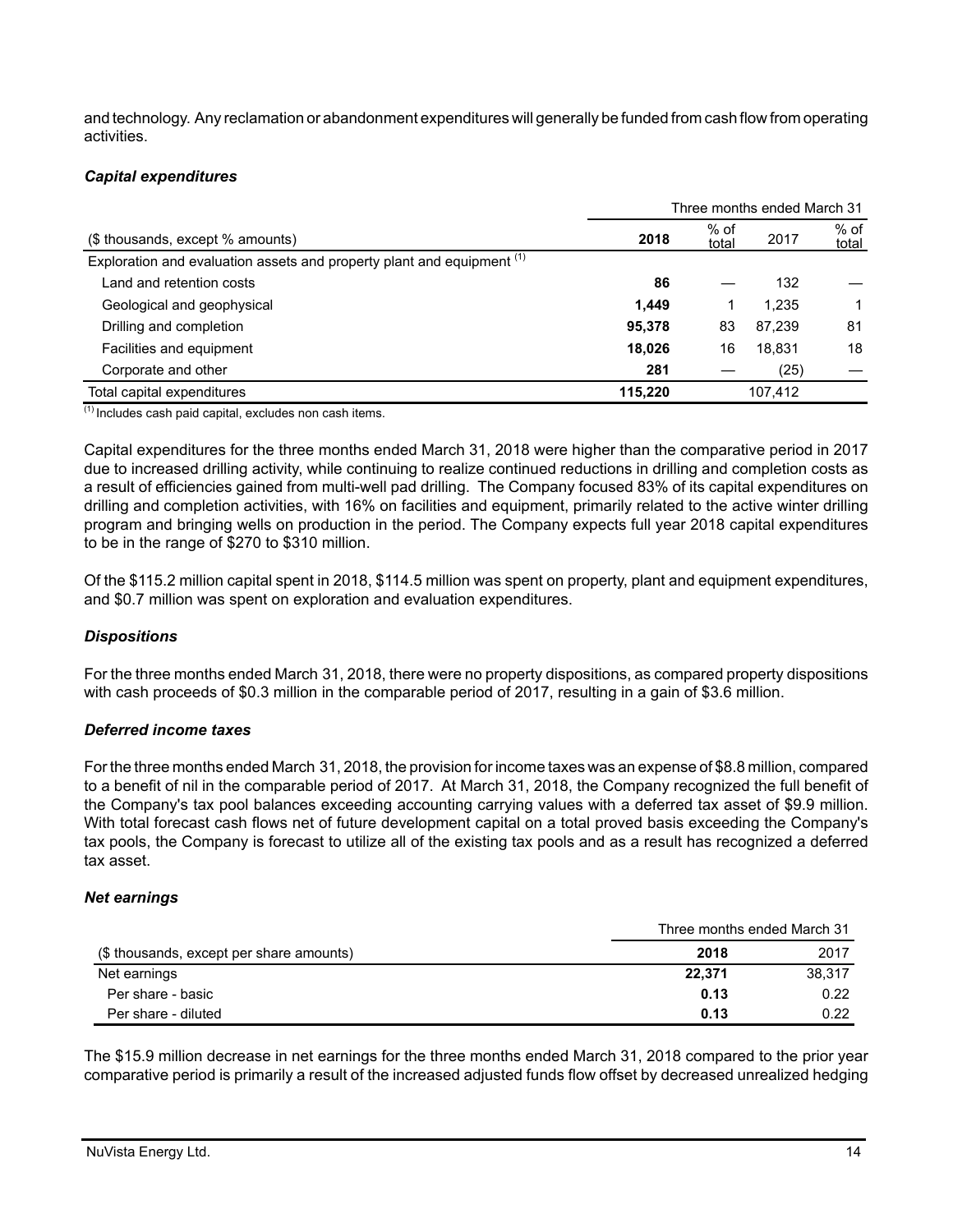gains, increased DD&A and the incremental interest and agreed redemption call premium totaling \$8.8 million on the redemption of the 2021 Notes.

# *Liquidity and capital resources*

# *Long-term debt (credit facility)*

At March 31, 2018, the Company had a \$310 million (December 31, 2017 - \$310 million) extendible revolving term credit facility available from a syndicate of Canadian chartered banks. Borrowing under the credit facility may be made by prime loans, bankers' acceptances and/or US libor advances. These advances bear interest at the bank's prime rate and/or at money market rates plus a borrowing margin. The credit facility is secured by a first floating charge debenture, general assignment of book debts and NuVista's oil and natural gas properties and equipment. The credit facility has a 364-day revolving period and is subject to an annual review by the lenders, at which time a lender can extend the revolving period or can request conversion to a one year term loan. During the revolving period, a review of the maximum borrowing amount occurs semi-annually on October 31 and April 30. During the term period, no principal payments would be required until a year after the revolving period matures on the annual renewal date of April 30, in the event the credit facility is reduced or not renewed. As such, the credit facility is classified as long-term. The credit facility does not contain any financial covenants but NuVista is subject to various industry standard non-financial covenants. Compliance with these covenants is monitored on a regular basis and as at March 31, 2018, NuVista was in compliance with all covenants.

In April 2018, NuVista completed the annual review of its borrowing base with its lenders with no changes to the amount of the credit facility. The next semi-annual review is scheduled for on or before October 31, 2018.

#### *Senior unsecured notes*

On March 2, 2018, the Company issued \$220.0 million aggregate principal amount of 6.50% senior unsecured notes due March 2, 2023 ("2023 Notes"). Proceeds net of costs amounted to \$215.1 million. Interest is payable semiannually in arrears. The 2023 Notes are fully and unconditionally guaranteed as to the payment of principal and interest, on a senior unsecured basis by the Company. There are no maintenance or financial covenants.

The 2023 Notes are non-callable by the Company prior to March 2, 2020. At any time on or after March 2, 2020, the Company may redeem all or part of the 2023 Notes at the redemption prices set forth in the table below plus any accrued and unpaid interest:

| 12 month period ended: | Percentage |
|------------------------|------------|
| March 2, 2021          | 103.250%   |
| March 2, 2022          | 101.625%   |
| March 2, 2023          | 100.000%   |

If a change of control occurs, each holder of the 2023 Notes will have the right to require the Company to purchase all or any part of that holder's 2023 Notes for an amount in cash equal to 101% of the aggregate principal repurchased plus accrued and unpaid interest.

On June 22, 2016, the Company issued \$70.0 million of 9.875% senior unsecured notes ("2021 Notes") with a 5 year term by way of private placement. Proceeds net of discount and costs amounted to \$66.9 million. Interest is payable in equal quarterly installments in arrears. The 2021 Notes are fully and unconditionally guaranteed as to the payment of principal and interest, on a senior unsecured basis by the Company. There are no maintenance financial covenants. On March 2, 2018, part of the proceeds from the 2023 Notes were used to redeem all of the Company's existing 2021 Notes. The full aggregate principal amount of \$70.0 million was redeemed resulting in an agreed redemption call premium of \$6.6 million and \$2.2 million of remaining accretion of the carrying value to face value of the 2021 Notes which is included in interest expense, for a total incremental expense on payout of \$8.8 million.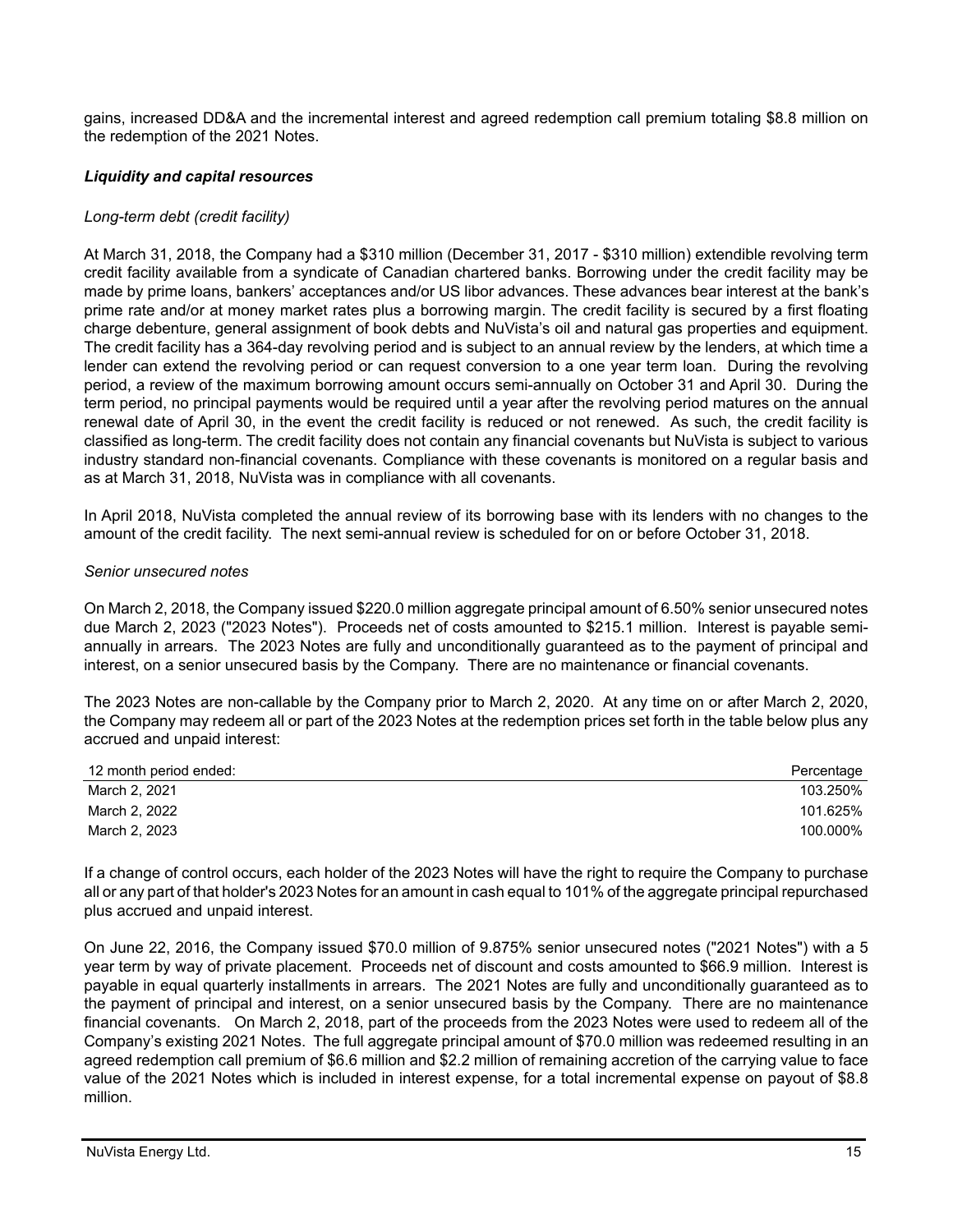# *Net debt (2)*

The following is a summary of market capitalization, net debt, and net debt to annualized current quarter adjusted funds flow:

| (\$ thousands)                                                            |           | March 31, 2018 December 31, 2017 |
|---------------------------------------------------------------------------|-----------|----------------------------------|
| Common shares outstanding                                                 | 174,184   | 174,004                          |
| Share price <sup>(1)</sup>                                                | 7.06      | 8.02                             |
| Total market capitalization                                               | 1,229,739 | 1,395,512                        |
| Adjusted working capital deficit <sup>(2)</sup>                           | 43.410    | 2.784                            |
| Senior unsecured notes                                                    | 215,207   | 67,680                           |
| Long-term debt (credit facility)                                          |           | 125,725                          |
| Net debt $(2)$                                                            | 258,617   | 196,189                          |
| Annualized current quarter adjusted funds flow <sup>(2)</sup>             | 234,928   | 303,728                          |
| Net debt to annualized current quarter adjusted funds flow <sup>(2)</sup> | 1.1       | 0.6                              |

<sup>(1)</sup> Represents the closing share price on the Toronto Stock Exchange on the last trading day of the period.

<sup>(2)</sup> Refer to the "Non-GAAP measurements".

As at March 31, 2018, net debt was \$258.6 million, resulting in a net debt to annualized current quarter adjusted funds flow ratio of 1.1x. NuVista's long term strategy is to maintain a net debt to annualized current quarter adjusted funds flow ratio of approximately 1.5x. The actual ratio may fluctuate on a quarterly basis above or below targeted levels due to a number of factors including facility outages, commodity prices and the timing of acquisitions and dispositions. At March 31, 2018, NuVista had an adjusted working capital deficit of \$43.4 million. Adjusted working capital is current assets less current liabilities excluding the current portion of the fair value of the financial derivative assets and liabilities and the current portion of asset retirement obligations. The Company believes it is appropriate to exclude these amounts when assessing financial leverage. At March 31, 2018, NuVista had drawn \$nil on its long-term debt (credit facility) and had outstanding letters of credit of \$13.2 million which reduce the credit available on the credit facility, leaving \$296.8 million of unused credit facility capacity based on the committed credit facility of \$310.0 million.

NuVista plans to monitor its 2018 business plan and adjust its budgeted capital program of \$270 to \$310 million in the context of commodity prices and net debt levels. NuVista plans to finance its 2018 capital program with adjusted funds flow, proceeds from a senior unsecured note issuance, and the credit facility.

As at March 31, 2018, there were 174.2 million common shares outstanding. In addition, there were 6.3 million stock options with an average exercise price of \$7.46 per option and 0.6 million RSAs outstanding.

#### *Contractual obligations and commitments*

NuVista enters into contract obligations as part of conducting business. The following is a summary of NuVista's contractual obligations and commitments as at March 31, 2018:

| (\$ thousands)                                  | Total   | 2018   | 2019   | 2020   | 2021    | 2022    | Thereafter |
|-------------------------------------------------|---------|--------|--------|--------|---------|---------|------------|
| Transportation and<br>processing <sup>(1)</sup> | 973.045 | 65.434 | 94.724 | 96.925 | 103.838 | 103.811 | 508.313    |
| Office lease                                    | 14.173  | 1.360  | 1.814  | 1.826  | 1.887   | 1.893   | 5.393      |
| Total commitments                               | 987.218 | 66.794 | 96.538 | 98,751 | 105.725 | 105,704 | 513.706    |

 $\overline{^{(1)}}$  Certain of the transportation and processing commitments are secured by outstanding letters of credit of \$12.8 million at March 31, 2018 (December 31, 2017 - \$12.8 million).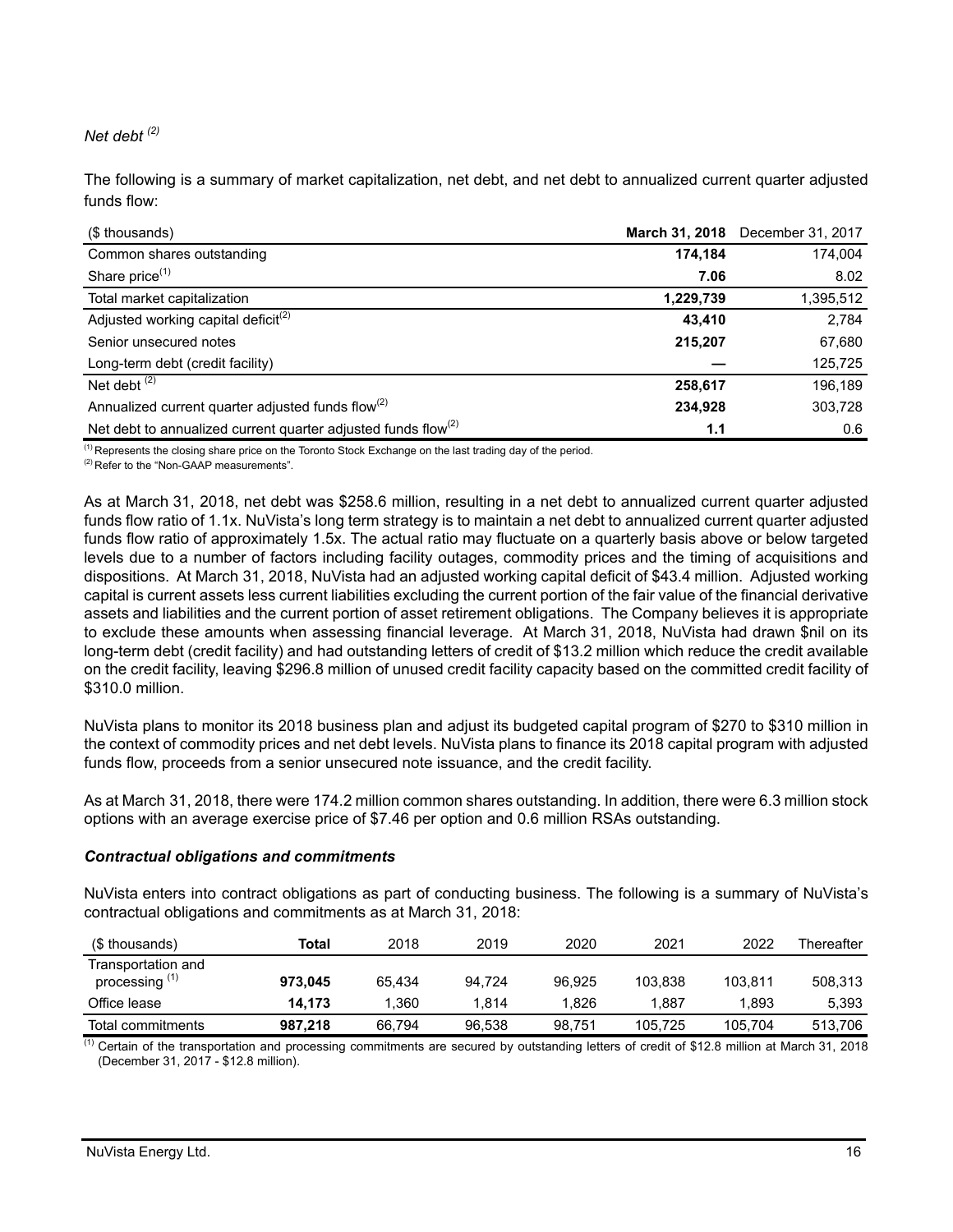# *Off "balance sheet" arrangements*

NuVista has certain lease arrangements, all of which are reflected in the contractual obligations and commitments table, which were entered into in the normal course of operations. All leases have been treated as operating leases whereby the lease payments are included in operating expenses or general and administrative expenses depending on the nature of the lease.

# *Quarterly financial information*

The following table highlights NuVista's performance for the eight quarterly reporting periods from June 30, 2016 to March 31, 2018:

| (\$ thousands, except                 | 2018          | 2017    |         |               | 2016   |        |        |               |
|---------------------------------------|---------------|---------|---------|---------------|--------|--------|--------|---------------|
| per share amounts)                    | <b>Mar 31</b> | Dec 31  | Sep 30  | <b>Jun 30</b> | Mar 31 | Dec 31 | Sep 30 | <b>Jun 30</b> |
| Production (Boe/d)                    | 36.099        | 37,435  | 29.405  | 25,454        | 26,731 | 24,716 | 24,898 | 23,451        |
| Petroleum and natural gas<br>revenues | 124.756       | 131.009 | 83.100  | 79.401        | 84,236 | 74.538 | 65.155 | 57,840        |
| Net earnings (loss)                   | 22.371        | 34,651  | (4,366) | 25,767        | 38,317 | 1,135  | 2,079  | (7, 320)      |
| Net earnings (loss)                   |               |         |         |               |        |        |        |               |
| Per basic and diluted share           | 0.13          | 0.20    | (0.03)  | 0.15          | 0.22   | 0.01   | 0.01   | (0.05)        |
| Adjusted funds flow                   | 58,732        | 75,932  | 41,526  | 39,318        | 43,254 | 40,697 | 31,237 | 35,619        |
| Per basic and diluted share           | 0.34          | 0.44    | 0.24    | 0.23          | 0.25   | 0.24   | 0.20   | 0.23          |

NuVista's Montney production volumes have been increasing with substantially all of the Company's capital expenditures allocated to Wapiti Montney and successful drilling and production performance in that core area. Production from Wapiti Montney in 2018 is 99% of total production. Total Company production increases since 2016 have more than offset production sold in non core property dispositions. Over the prior eight quarters, quarterly revenue has been in a range of \$57.8 million to \$131.0 million with revenue primarily influenced by production volumes and commodity prices. Net earnings (losses) have been in a range of a net loss of \$7.3 million to net earnings of \$38.3 million with earnings primarily influenced by impairments, gains and losses from disposal of assets, production volumes, commodity prices, realized and unrealized gains and losses on financial derivatives and deferred income taxes.

# *Critical accounting estimates*

Management is required to make judgments, assumptions and estimates in applying its accounting policies which have significant impact on the financial results of NuVista. The following outline the accounting policies involving the use of estimates that are critical to understanding the financial condition and results of operations of NuVista.

(a) *Oil and natural gas reserves* – Oil and natural gas reserves, as defined by the Canadian Securities Administrators in National Instrument 51-101 with reference to the Canadian Oil and Natural Gas Evaluation Handbook, are those reserves that can be estimated with a high degree of certainty to be recoverable. It is likely that the actual remaining quantities recovered will exceed the estimated reserves.

An independent reserve evaluator using all available geological and reservoir data as well as historical production data has prepared NuVista's oil and natural gas reserve estimates. Estimates are reviewed and revised as appropriate. Revisions occur as a result of changes in prices, costs, fiscal regimes, reservoir performance or a change in NuVista's development plans.

(b) *Depletion, depreciation, amortization and impairment* – Property, plant and equipment is measured at cost less accumulated depletion, depreciation, amortization and impairment losses. The net carrying value of property, plant and equipment and estimated future development costs is depleted using the unit-of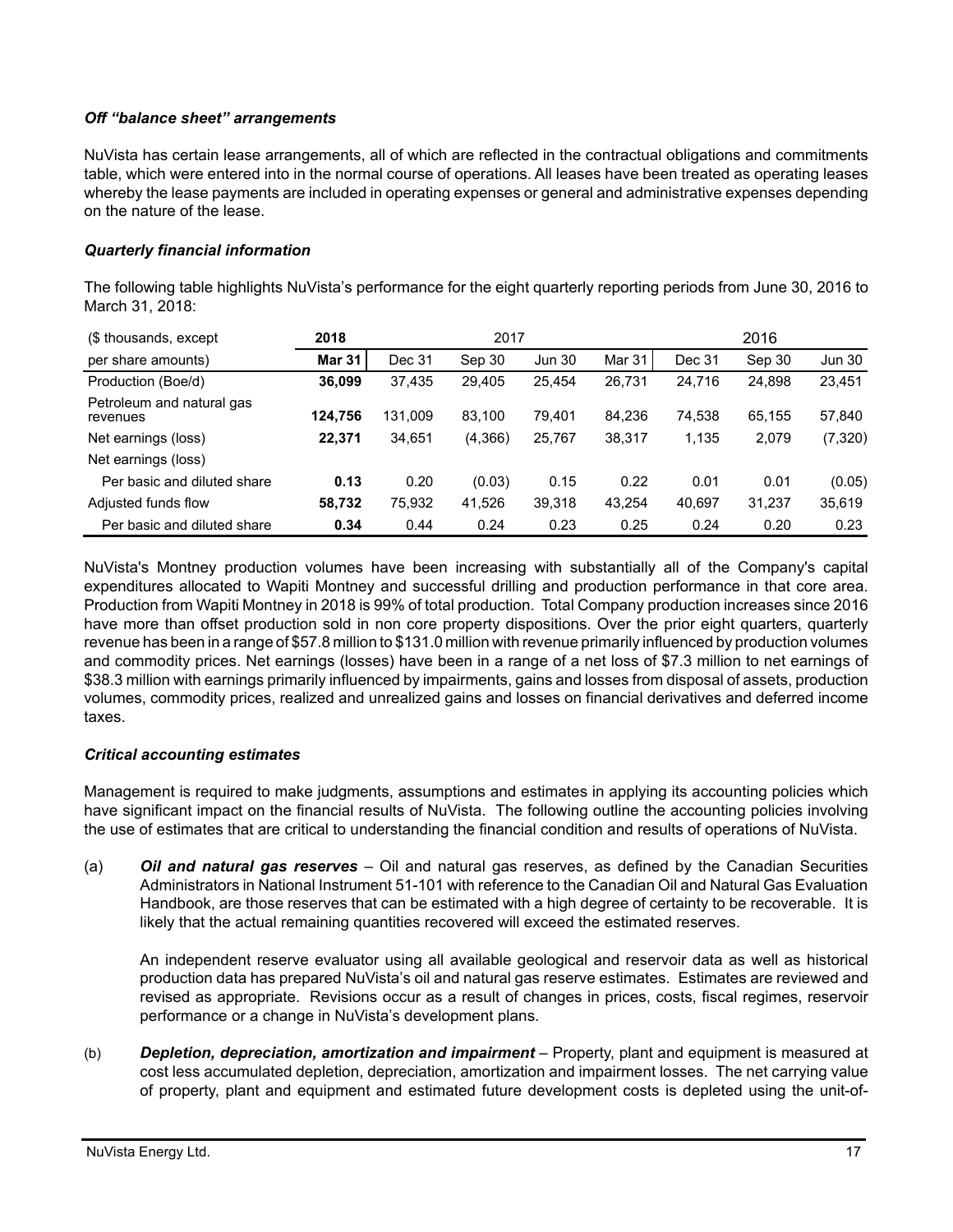production method based on estimated proved and probable reserves. Changes in estimated proved and probable reserves or future development costs have a direct impact in the calculation of depletion expense.

NuVista is required to use judgment when designating the nature of oil and gas activities as exploration and evaluation assets or development and production assets within property, plant and equipment. Exploration and evaluation assets and development and production assets are aggregated into CGUs based on their ability to generate largely independent cash flows. The allocation of NuVista's assets into CGUs requires significant judgment with respect to use of shared infrastructure, existence of active markets for NuVista's products and the way in which management monitors operations.

Exploration and evaluation expenditures relating to activities to explore and evaluate oil and natural gas properties are initially capitalized and include costs associated with the acquisition of licenses, technical services and studies, seismic acquisition, exploration drilling and testing, directly attributable overhead and administration expenses, and costs associated with retiring the assets. Exploration and evaluation assets are carried forward until technical feasibility and commercial viability of extracting a mineral resource is determined. Technical feasibility and commercial viability of extracting a mineral resource is considered to be determined when proved and/or probable reserves are determined to exist. E&E assets are tested for impairment when facts and circumstances suggest that the carrying amount of E&E assets may exceed their recoverable amount, by comparing the relevant costs to the fair value of CGUs, aggregated at the segment level. The determination of the fair value of CGUs requires the use of assumptions and estimates including quantities of recoverable reserves, production quantities, future commodity prices and development and operating costs. Changes in any of these assumptions, such as a downward revision in reserves, decrease in commodity prices or increase in costs, could impact the fair value.

NuVista assesses property, plant and equipment for impairment whenever events or changes in circumstances indicate that the carrying value of an asset or group of assets may not be recoverable. If any such indication of impairment exists, NuVista performs an impairment test related to the specific CGU. The determination of fair value of CGUs requires the use of assumptions and estimates including quantities of recoverable reserves, production quantities, future commodity prices and development and operating costs. Changes in any of these assumptions, such as a downward revision in reserves, decrease in commodity prices or increase in costs, could impact the fair value.

- (c) *Asset retirement obligations* The asset retirement obligations are estimated based on existing laws, contracts or other policies. The fair value of the obligation is based on estimated future costs for abandonments and reclamations discounted at a risk free rate. The costs are included in property, plant and equipment and amortized over its useful life. The liability is adjusted each reporting period to reflect the passage of time, with the accretion expense charged to net earnings, and for revisions to the estimated future cash flows. By their nature, these estimates are subject to measurement uncertainty and the impact on the financial statements could be material.
- (d) *Income taxes* The determination of income and other tax liabilities requires interpretation of complex laws and regulations often involving multiple jurisdictions. All tax filings are subject to audit and potential reassessment after the lapse of considerable time. Accordingly, the actual income tax asset may differ significantly from that estimated and recorded.

# *Update on financial reporting matters*

# *Adopted new accounting standards*

#### *Revenue recognition*

NuVista adopted IFRS 15 - Revenue from Contracts with Customers with a date of initial application of January 1, 2018. IFRS 15 specifies how and when an IFRS reporter will recognize revenue as well as requiring enhanced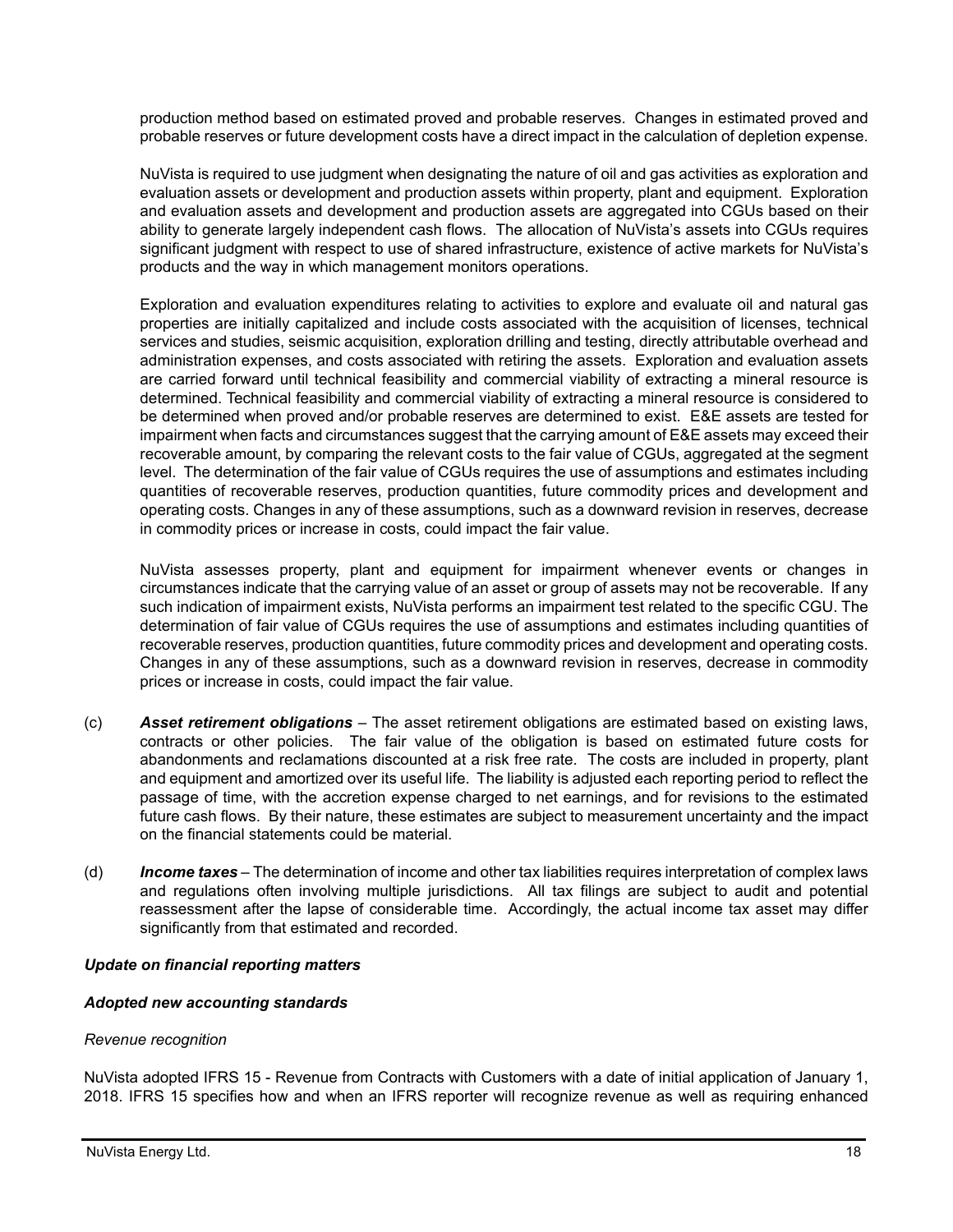disclosures about revenue. IFRS 15 provides a single, principles-based five-step model to be applied to all contracts with customers. The standard requires an entity to recognize revenue to reflect the transfer of goods and services for the amount it expects to receive, when control is transferred to the purchaser.

NuVista's management reviewed its revenue streams and major contracts with customers and concluded that there were no material changes to its net income or in the timing of when revenue is recognized. As a result, no adjustments were required in the January 1, 2018 opening statement of financial position. The additional disclosures required by IFRS 15 are provided in Note 12 of the condensed interim financial statements.

NuVista's petroleum and natural gas revenue from the sale of natural gas, condensate, and natural gas liquids ("NGLs") are based on the consideration specified in contracts with customers. NuVista recognizes revenue when it transfers control of the product to the customer. This is generally at the point in time when the customer obtains legal title to the product which is when it is physically transferred to the pipeline or other transportation method agreed upon and collection is reasonably assured. The amount of revenue recognized is based on the consideration specified in the contract. As a result of various marketing arrangements, NuVista will give up title to their commodity to a third party marketing company who will deliver the product to the end customer using NuVista's pipeline capacity. This revenue is shown separate as transportation revenue. NuVista evaluates its arrangements with third parties and partners to determine if NuVista is acting as the principal or as an agent. NuVista is considered the principal in a transaction when it has primary responsibility for the transaction. If NuVista acts in the capacity of an agent rather than as a principal in a transaction, then the revenue is recognized on a net basis, only reflecting the fee, if any, realized by NuVista from the transaction. The transaction price for variable price contracts is based on a representative commodity price index, and may be adjusted for quality, location, delivery method, or other factors depending on the agreed upon terms of the contract. The amount of revenue recorded can vary depending on the grade, quality and quantities of natural gas, condensate or NGLs transferred to customers. Market conditions, which impact NuVista's ability to negotiate certain components of the transaction price, can also cause the amount of revenue recorded to fluctuate from period to period. Tariffs, tolls and fees charged to other entities for use of pipelines and facilities owned by NuVista are evaluated by management to determine if these originate from contracts with customers or from incidental or collaborative arrangements. Tariffs, tolls and fees charged to other entities that are from contracts with customers are recognized in revenue when the related services are provided.

# *Financial instruments*

NuVista adopted IFRS 9 - Financial Instruments, on January 1, 2018 using the retrospective method. The adoption of this standard did not result in a change in the recognition or measurement of any of the Company's financial instruments on transition. IFRS 9 contains three principal classification categories for financial assets: measured at amortized cost, fair value through other comprehensive income ("FVOCI"); or fair value through profit or loss ("FVTPL"). Under IFRS 9, where the fair value option is applied to financial liabilities, any change in fair value resulting from an entity's own credit risk is recorded through other comprehensive income or loss rather than net income or loss. The classification of financial assets under IFRS 9 is generally based on the business model in which a financial asset is managed and its contractual cash flow characteristics. A financial asset is subsequently measured at amortized cost if it meets both of the following conditions: a) the asset is held with a business model whose objective is to hold assets to collect contractual cash flows; and b) the contractual terms of the financial assets give rise to cash flows on specified dates that are solely payments of principal and interest on principal amounts outstanding. Financial assets that meet criteria (b) above that are held within a business model whose objective is achieved by both collecting contractual cash flows and selling financial assets is subsequently measured at FVOCI. All other financial assets are subsequently measured at FVTPL. There was no change to the measurement categories of financial liabilities. IFRS 9 eliminates the previous IAS 39 categories of held to maturity, loans and receivables and available for sale. The new standard also introduces an expected credit loss model for evaluating impairment of financial assets, which results in credit losses being recognized earlier than under IAS 39. In addition, IFRS 9 provides a hedge accounting model that is more in line with risk management activities. The Company currently does not apply hedge accounting to its derivative contracts. Accounts receivable and prepaid expenses continue to be measured at amortized cost and are now classified as "amortized cost". There was no change to the Company's classification of accounts payable and accrued liabilities or long term debt and senior unsecured notes which are classified as "other financial liabilities" and are measured at amortized cost.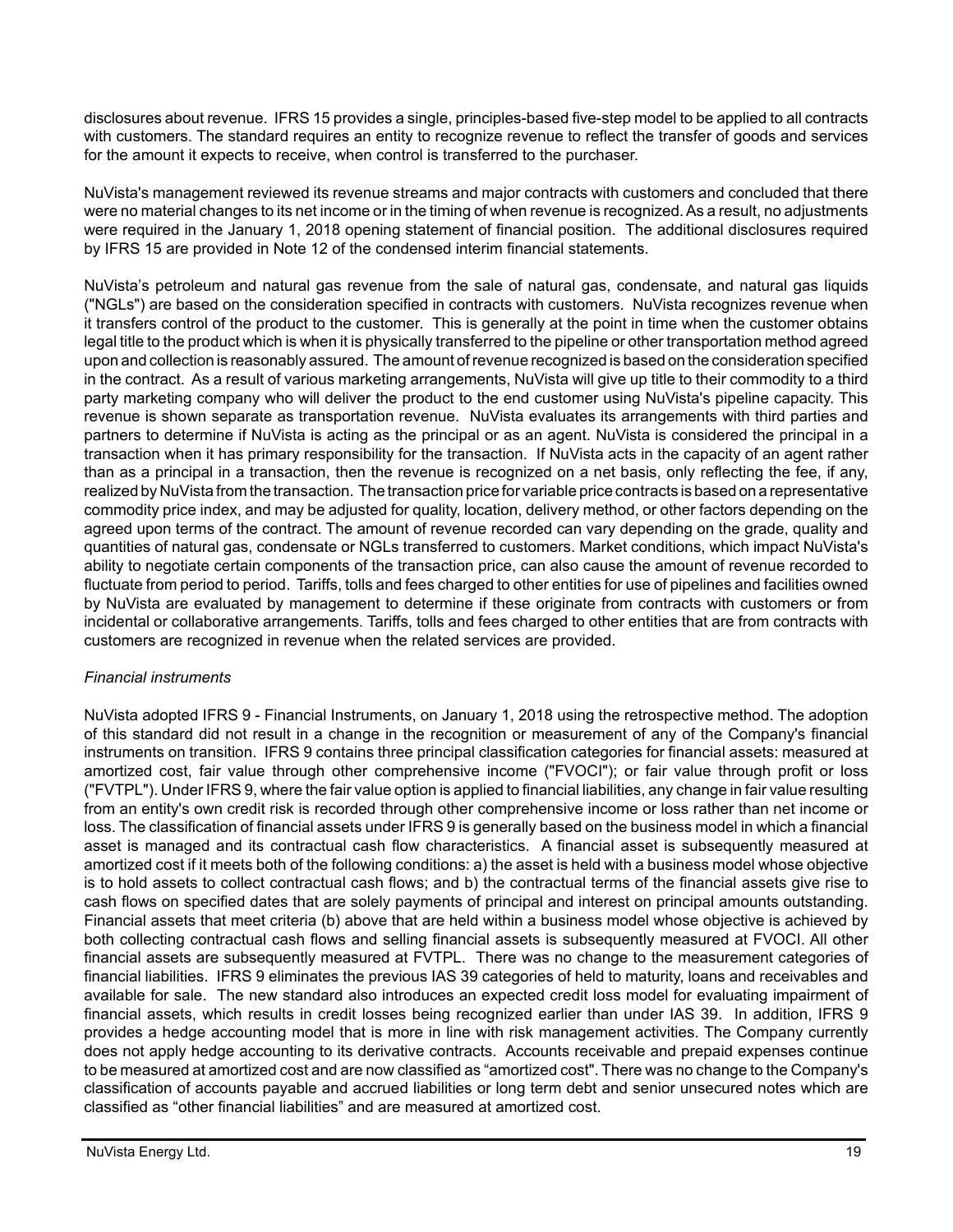# *Future accounting changes*

In January 2016, the IASB issued IFRS 16 "Leases" which replaces IAS 17 "Leases". For lessees applying IFRS 16, a single recognition and measurement model for leases would apply, with required recognition of assets and liabilities for most leases. The standard will come into effect for annual periods beginning on or after January 1, 2019, with earlier adoption permitted if the entity is also applying for IFRS 15 "Revenue from Contracts with Customers". IFRS 16 will be applied by NuVista on January 1, 2019 and the Company is currently evaluating the impact of the standard may have on the financial statements, as well as the impact that adoption of the standard will have on disclosure.

# *Update on regulatory matters*

# *Environmental*

In the fourth quarter of 2015, the provincial government of Alberta released its Climate Leadership Plan which will impact all consumers and businesses that contribute to carbon emissions in Alberta. This plan includes imposing carbon pricing that is applied across all sectors, starting at \$20 per tonne on January 1, 2017 and moving to \$30 per tonne on January 1, 2018, the phase-out of coal-fired power generation by 2030, a cap on oil sands emissions production of 100 megatonnes, and a 45 per cent reduction in methane emissions by the oil and gas sector by 2025. NuVista does not expect the Climate Leadership Plan to have a material impact on the cost of operating its properties.

The oil and natural gas industry is currently subject to environmental regulations pursuant to a variety of federal, provincial, and local laws and regulation. Environmental legislation provides for, among other things, restrictions and prohibitions on emissions, releases or spills of various substances produced in association with oil and natural gas operations. Compliance with such legislation can require significant expenditures and a breach may result in the imposition of fines and penalties, some of which may be material. Environmental legislation is evolving in a manner expected to result in stricter standards and enforcement, as well as larger fines and environmental liability. No assurance can be given that the application of environmental laws to the business and operations of NuVista will not result in a limitation of production or a material increase in the costs of operating, development, or exploration activities or otherwise adversely affect NuVista's financial condition, results of operations, or prospects.

NuVista utilizes monitoring and reporting programs, as well as inspections and audits for environmental, health, and safety performance that are designed to provide assurance that environmental and regulatory standards are met. In the event of unknown or unforeseeable environmental impacts arising from its operations, NuVista may be subject to remedial and litigation costs. Contingency plans are in place for a timely response to environmental events and for the utilization of remediation/reclamation strategies to restore the environment in the event of such impacts.

Given the evolving nature of climate change discussion, the regulation of emissions of greenhouse gases ("GHGs") and potential federal and provincial GHG commitments, NuVista is unable to predict the impact on its operations and financial condition at this time. It is possible that NuVista could face increases in operating and capital costs in order to comply with augmented greenhouse gas emissions legislation.

Further information regarding environmental and climate change regulations and current provincial royalty and incentive programs are contained in our Annual Information Form under the Industry Conditions section for the year ended December 31, 2017.

# *Disclosure controls and internal controls over financial reporting*

NuVista's President and Chief Executive Officer ("CEO") and Vice President, Finance and Chief Financial Officer ("CFO") are responsible for establishing and maintaining disclosure controls and procedures and internal controls over financial reporting as defined in National Instrument 52-109. NuVista's CEO and CFO have designed disclosure controls and procedures, or caused them to be designed under their supervision, to provide reasonable assurance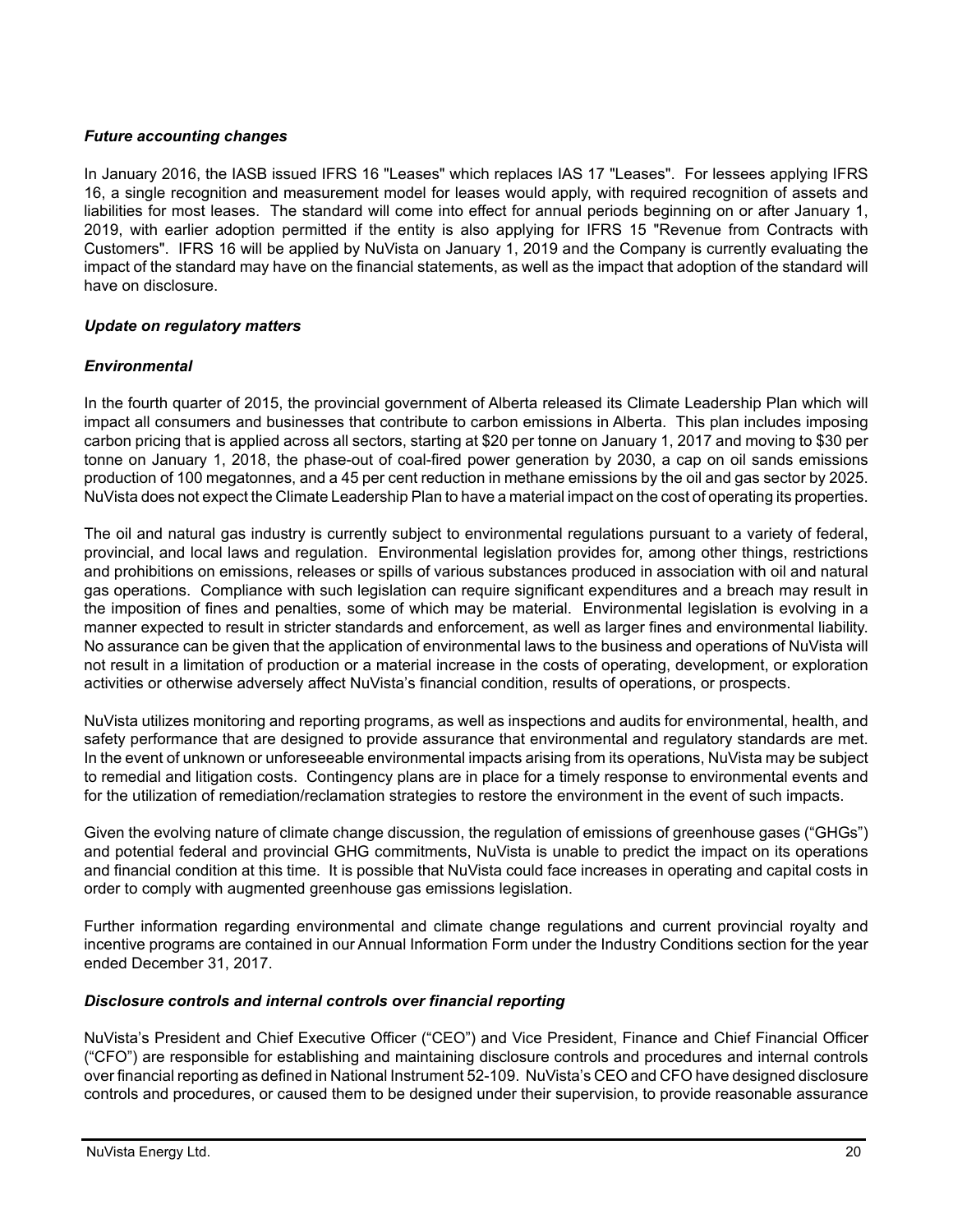that information required to be disclosed by NuVista in its filings or other reports filed or submitted by it under securities legislation is recorded, processed, summarized and reported within the time periods specified in the securities legislation and is accumulated and communicated to NuVista's management, including its certifying officers, as appropriate to allow timely decisions regarding required disclosure. The CEO and CFO have concluded, based on their evaluation as of the end of the period covered by the interim filings that the Company's disclosure controls and procedures are effective.

The CEO and CFO have also designed internal controls over financial reporting, or caused them to be designed under their supervision, to provide reasonable assurance regarding the reliability of NuVista's financial reporting and the preparation of financial statements for external purposes in accordance with GAAP and includes those policies and procedures that:

(a) pertain to the maintenance of records that in reasonable detail accurately and fairly reflect the transactions and dispositions of the assets of NuVista;

(b) are designed to provide reasonable assurance that transactions are recorded as necessary to permit preparation of the financial statements in accordance with GAAP, and that receipts and expenditures of NuVista are being made only in accordance with authorizations of management and directors of NuVista; and

(c) are designed to provide reasonable assurance regarding prevention or timely detection of unauthorized acquisition, use or disposition of NuVista's assets that could have a material effect on the annual financial statements.

NuVista has designed its internal controls over financial reporting based on the Committee of Sponsoring Organizations of the Treadway Commission (2013). During the three months ended March 31, 2018, there have been no changes to NuVista's internal controls over financial reporting that have materially or are reasonably likely to materially affect the internal controls over financial reporting; the CEO and CFO have concluded that the internal controls over financial reporting are effective.

Because of their inherent limitations, disclosure controls and procedures and internal control over financial reporting may not prevent or detect misstatements, error or fraud. Control systems, no matter how well conceived or operated, can provide only reasonable, not absolute assurance, that the objectives of the control system are met.

# *Assessment of business risks*

The following are the primary risks associated with the business of NuVista. Most of these risks are similar to those affecting others in the conventional oil and natural gas sector. NuVista's financial position and results of operations are directly impacted by these factors:

- Operational risk associated with the production of oil and natural gas;
- Operational risk associated with third party facility outages and downtime;
- Reserves risk with respect to the quantity and quality of recoverable reserves;
- Commodity risk as crude oil and natural gas prices and differentials fluctuate due to market forces;
- Financial risk such as volatility of the Cdn/US dollar exchange rate, interest rates and debt service obligations;
- Risk associated with the re-negotiation of NuVista's credit facility and the continued participation of NuVista's lenders;
- Market risk relating to the availability of transportation systems to move the product to market;
- Environmental and safety risk associated with well operations and production facilities;
- Changing government regulations relating to royalty legislation, income tax laws, incentive programs, operating practices, fracturing regulations and environmental protection relating to the oil and natural gas industry; and
- Labour risks related to availability, productivity and retention of qualified personnel.